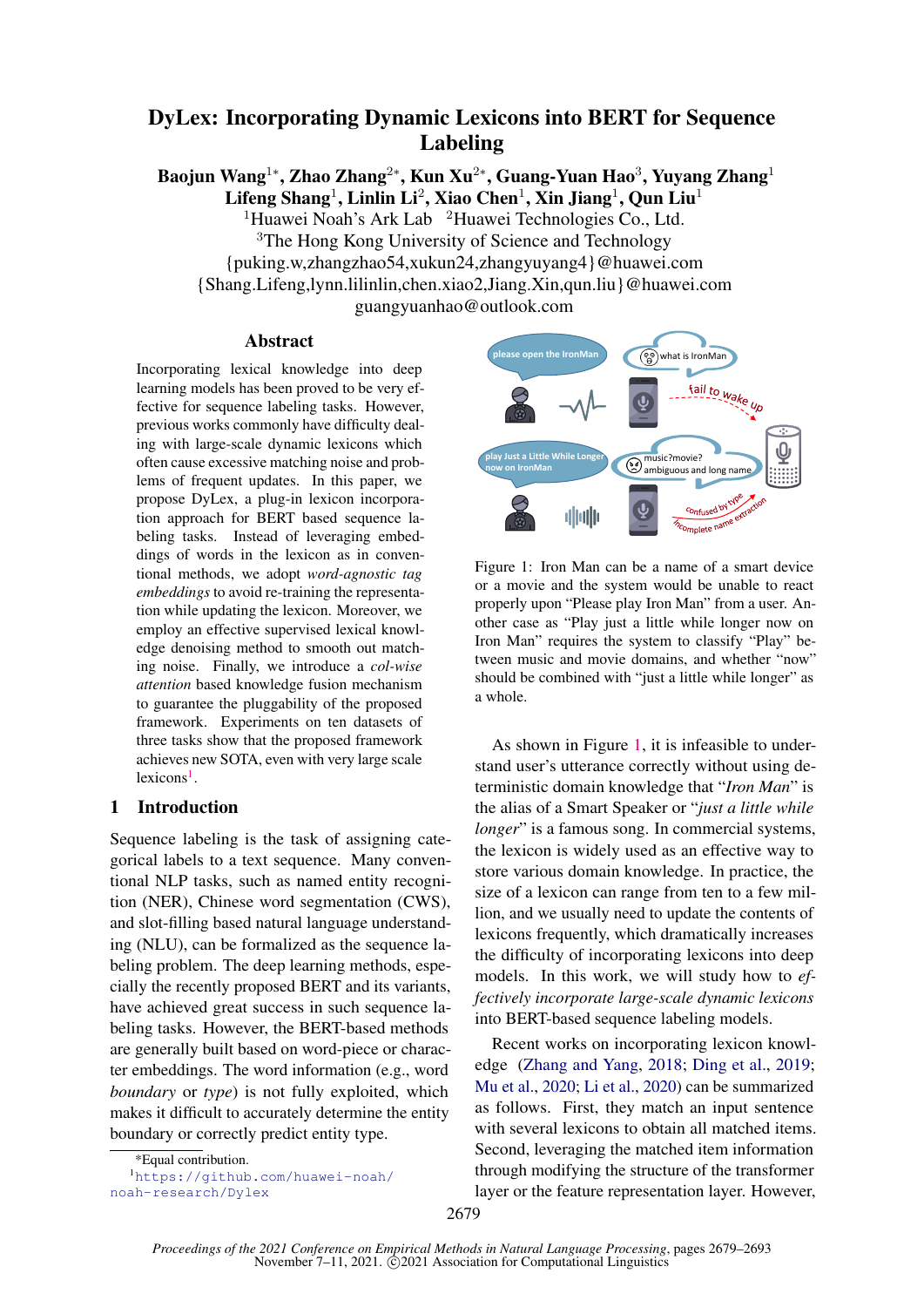1) current methods normally learn additional embeddings of the words in the lexicons, which bring us a challenge - if the lexicons get updated, the model must be re-trained; 2) they only use the words in the lexicon but ignore the category of words, which is important for many tasks.

In this paper, we propose a general framework DyLex for incorporating frequently updated lexicons into sequence labeling models. The matching results of the input are reconstructed as a wordagnostic tag sequence. Then we design a supervised knowledge denoising module to smooth out noisy matches, and the remaining matches are further used as additional feature input for knowledge fusion. This step is based on a *col-wise attention* to seamlessly fuse word-piece embeddings of input sentence and the lexicon features. Moreover, since we do not explicitly learn embeddings of the words in lexicons, there is no need to retrain the entire model when updating the lexicons.

We conduct extensive experiments with the CWS, NER, and NLU tasks on various datasets. The results show that our model consistently outperforms the strong baselines and achieves new state-of-the-art results.

We summarize the contribution of this work as follows:

- 1) We propose a general framework for effectively introducing external lexical knowledge into sequence labeling tasks. Our framework supports dynamic updates of lexicons to facilitate industrial deployment.
- 2) We devise a novel knowledge denoising module to make full use of large-scale lexicons.
- 3) Our framework outperforms strong baselines and achieves SOTA results on three different sequence labeling tasks.

### 2 Approach

In this section, we will present how to incorporate large-scale lexicons into BERT. As illustrated in Figure [2,](#page-2-0) the proposed DyLex framework contains two parts, namely the *BERT-based sequence tagger* and *Lexicon Knowledge extractor*. The Lexicon Knowledge (LexKg) extractor has three submodules: Matching, Denoising and Fusing.

#### 2.1 BERT as Encoder

[Devlin et al.](#page-8-1) [\(2019\)](#page-8-1) introduces a new language representation model called BERT, which has become

<span id="page-1-0"></span>Algorithm 1: Fast Matching **Input:** Trie Tree  $Tr$  built from Lexicon  $D$ , utterance U **Output:** Candidate tag sequence T  $T = []$ ; for  $i = 0; i \leq length(U)$  do for  $j = i$ ;  $j \leq length(U)$  do **if**  $U[i:j]$  *in*  $T$  then // reconstruct tags  $tags(i, j, U, Tr)$ tags append to  $T$ ; end end return  $T$ : Function get\_tags(i*,* j*, u, Tr*): // get lexical class  $class \leftarrow Tr.\text{match}(u[i:j])$  $tags \leftarrow$  label  $u[i:j]$  with *class*, other position char label O return tags

the building blocks of modern NLP systems. BERT is constructed based on transformer [\(Vaswani et al.,](#page-10-1) [2017\)](#page-10-1) layer, which employs multi-head attention to perform self-attention over a sequence individually and finally applies concatenation and linear transformation to the results from each head. Every single head attention in multi-head attention is calculated in a scaled dot product form:

$$
Att(Q, K, V) = softmax\left(\frac{QK^{T}}{\sqrt{d_k}}\right) V, \qquad (1)
$$

where  $Q, K, V$  are input matrices, respectively. Then self-attention can be formalized as:

$$
SelfAtt(X) = Att(XW_Q, XW_K, XW_V), \qquad (2)
$$

where  $W_Q, W_K, W_V$  are parameter matrices to be learned.

# 2.2 The LexKg Extractor

Matching Conventional methods normally learn additional word embeddings of lexicons to incorporate lexicon knowledge, thus it is required to retrain the entire model once the lexicons are updated. Our method is independent of the lexicon size and lexicon word content by designing a wordagnostic representation. Specifically, the Matching module takes a word sequence as input, then uses a prefix tree-based fast matching algorithm (see algorithm [1\)](#page-1-0) to quickly retrieve the lexicons, and finally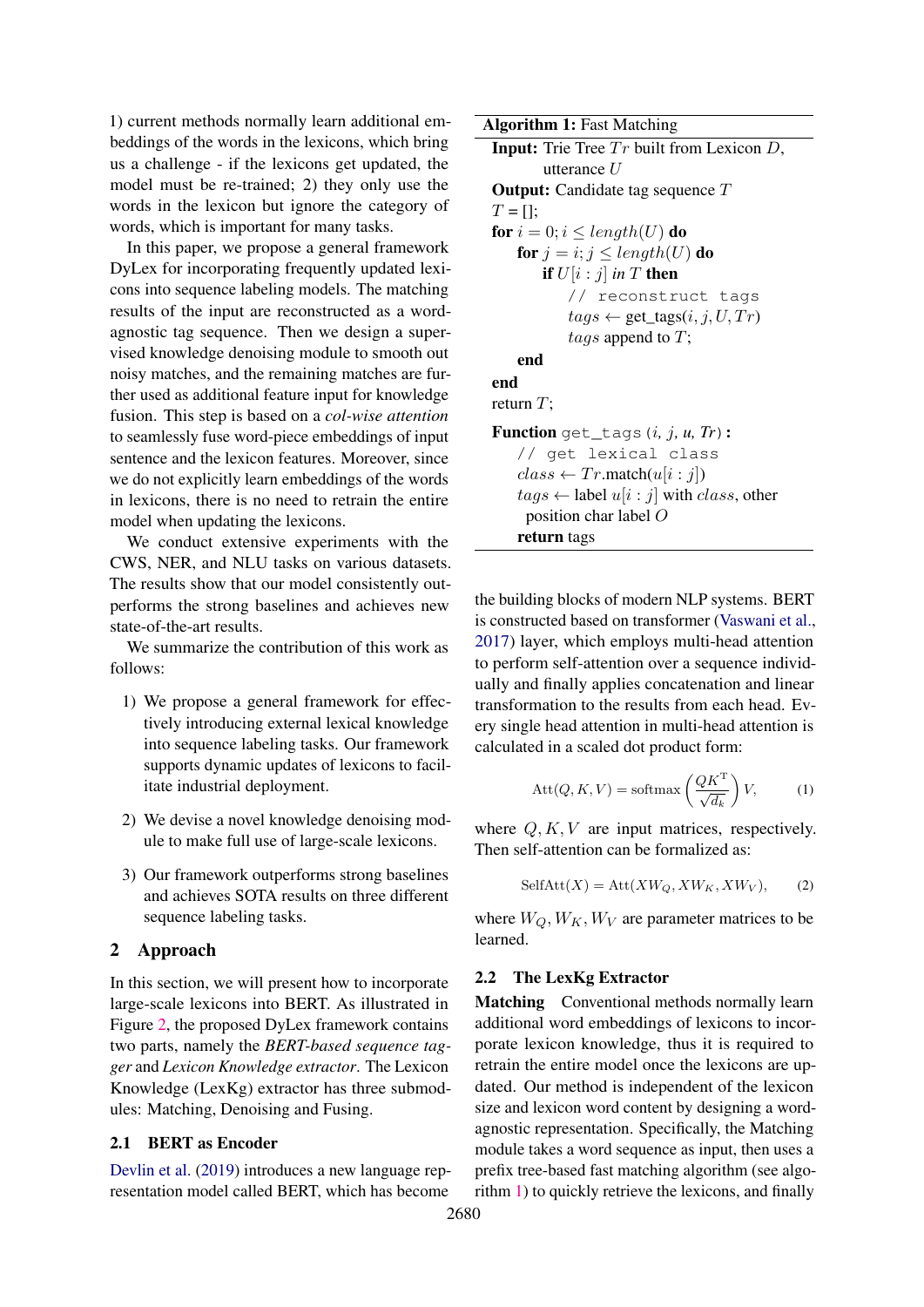<span id="page-2-0"></span>

Figure 2: (a) The overall architecture of the proposed DyLex framework, it consists of two parts, namely BERTbased sequence tagger and LexKg Extractor. The Extractor has three submodules: the Matching, the Denoising and the Fusing. (b) A concrete example of lexicon matching and denoising.

produces multiple *word-agnostic tag* sequences. Figure [2](#page-2-0) (b) shows a concrete example.

To be detailed, we use the prefix Trie tree [\(Brass,](#page-8-2) [2008\)](#page-8-2) to store and retrieve the lexicons. The nonleaf nodes of Trie are made up of word-pieces of lexicon words tokenized by BERT tokenizer, while the leaf nodes are made up by the types of the lexicon words, namely tag name (e.g. 'B-song' and 'I-song' as shown in Figure [2](#page-2-0) (b)). For each subsequence of the input, the Trie may match several different candidates. Every single match can be categorized by a tag attached with a leaf node, the rest of the sequence will be filled with 'O' tags.

Formally, we denote the input sequence as U. A tag sequence obtained by fast matching is  $T^{(i)}$ , and superscript  $i$  represents the index of the tag sequence. The *Matching* submodule can be formalized as:

$$
E_u = BERT(U) \tag{3}
$$

$$
E_t^{(i)} = \text{Embedding}(T^{(i)})\tag{4}
$$

$$
E_d^{(i)} = E_t^{(i)} + E_u,\t\t(5)
$$

where  $E_u \in \mathbb{R}^{l \times hz}$  (here *l* is sequence length and  $hz$  is hidden size) is the representation produced by BERT encoder,  $E_t^{(i)} \in \mathbb{R}^{l \times hz}$  represents the embedding of *i*-th tag sequence, and  $E_d^{(i)} \in \mathbb{R}^{l \times hz}$ is the corresponding output of this module.

**Denoising** The proposed fast matching algorithm can quickly obtain all potential matched subsequences with the lexicons. However, due to the large scale size of the lexicon, even for an input

sequence with only a few words, there may be dozens of incorrect matches. Using Figure [2](#page-2-0) (b) as an example, only Row 2 (i.e. the matching to singer *Taylor Swift's*) and Row 3 (i.e. the matching to song *Sparks Fly*) are expected matchings, whereas all the other tag sequences contain incorrect matchings, namely the *matching nosie* mentioned in this work, which will inevitably decrease final performance. Thus we devise a novel supervised knowledge denoising module to smooth them out.

The supervising signal can be automatically derived from the golden sequence labels of the training dataset. In the example of Figure [2](#page-2-0) (b), each row corresponds to a single matching tag sequences, and Row 2 and Row 3 are used as positive training samples whereas negative for the other two. Note that, our method can still work even if the category of lexicon (e.g. name or song) is not provided, in that case, a tag sequence degenerates to mark out a lexicon word boundary.

Formally, we first get the representation of  $i$ -th tag sequence from its embedding  $E_d^{(i)}$  with selfattention

$$
R_d^{(i)} = \text{SelfAtt}(E_d^{(i)}). \tag{6}
$$

When classifying each tag sequence, we also need to consider relationships among them. For example, Row 3 and Row 4 in Figure [2](#page-2-0) (b) can not be True at the same time since they share some contradicting spans. Taking that into consideration, we first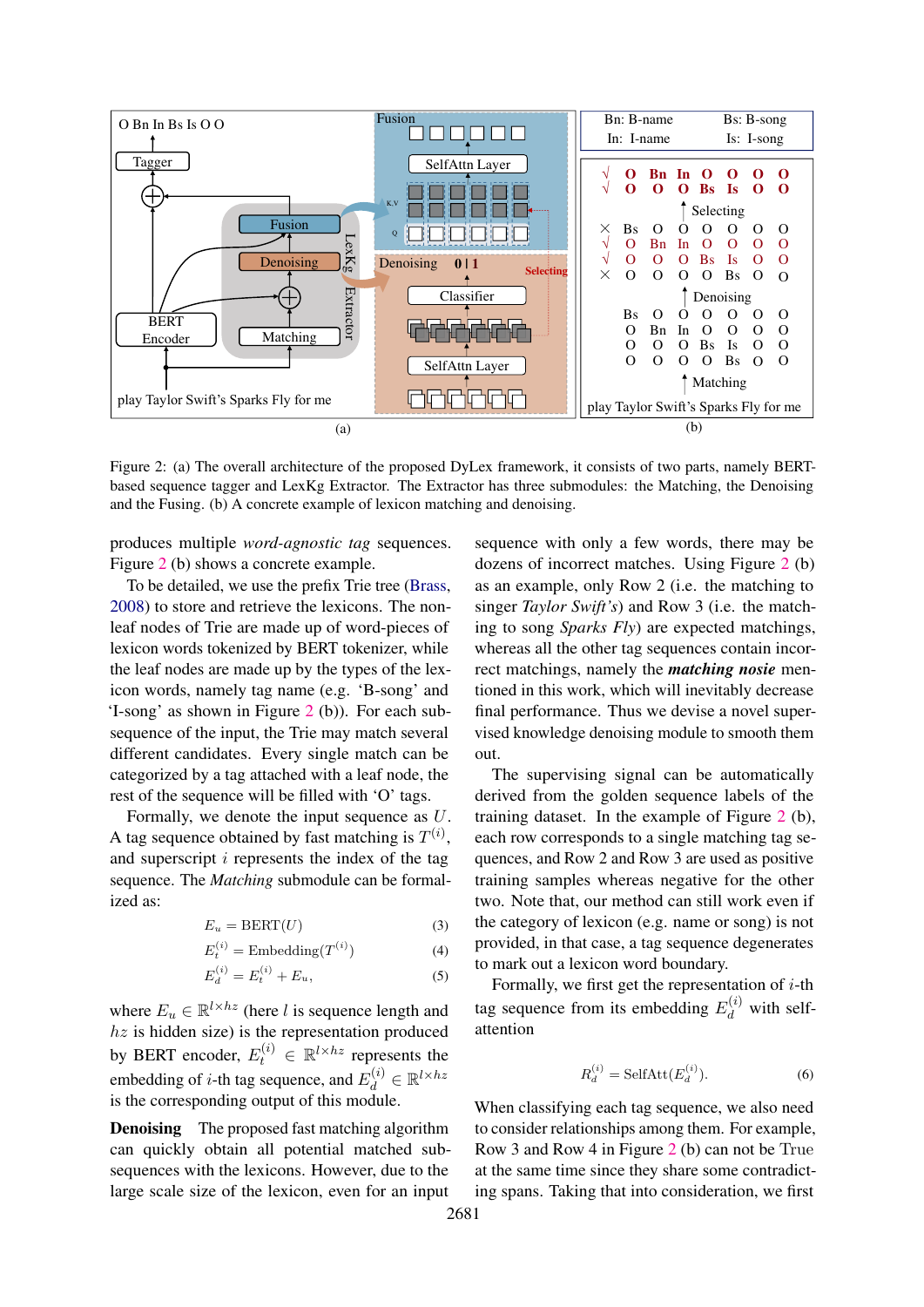concatenate the [cls] in  $R_d$  (i.e. first column) of all tag sequences to form a matrix  $R_{cls} \in \mathbb{R}^{nd \times hz}$ , where *nd* denotes the number of tag sequences (e.g. its value is 4 in the example of Figure [2](#page-2-0) (b)) and  $hz$  denotes the hidden representation size. Then we pass the matrix  $R_{cls}$  to a self attention layer to model the interrelation among them,

$$
Y = \text{SelfAttn}(R_{cls})\tag{7}
$$

$$
P(Z = True | R_d) = \sigma(\text{Linear}(Y)), \tag{8}
$$

where  $\sigma$  represents the sigmoid function, and  $Z \in \mathbb{R}^{nd}$  is the classification result. The representation of a positively classified tag sequence is denoted as  $R_d^{(i)+}$  $\frac{d^{(i)}\tau}{dt}$ . These selected positive representations will be fused with the original BERT embedding  $E_u$ .

Knowledge Fusing In this stage, our framework aims to produce a lexical knowledge enhanced representation  $E_k$  by fusing BERT-based encoding  $E_u$ with several selected tag sequences  $R_d^+$  via the proposed *col-wise attention*. Use the j-th token of input sequence as an example, we take its BERTbased representation  $E_u^{(j)}$  to act as Query, and its corresponding tag representation  $R_d^{(i,j)+}$  $\frac{d^{(i,j)}\tau}{d}$  as Key and Value, then col-wise attention can formulate:

$$
K = V = [R_d^{(1,j)+}; \dots; R_d^{(m,j)+}]
$$
 (9)

$$
E_k^{(i)} = \text{Att}(E_u^{(j)}, K, V), \tag{10}
$$

where  $m = |R_d^+|$ . Then concatenate  $E_k^{(i)}$  $\int_k^{(i)}$  for all l positions to get  $E_k$ .

### 2.3 The Tagger

At last  $E_O$  is produced by combining  $E_u$  with  $E_k$ , and here we use a linear classification layer, as used by BERT tagger.

$$
E_O = E_u + E_k \tag{11}
$$

$$
O = \sigma(\text{Linear}(E_O))
$$
 (12)

where *O* is the classification result for each token.

We can see that the proposed framework is not an intrusive method but rather pluggable. As we take the encoder's output as input and return a knowledge enhanced text representation, the original model structure is not modified.

### 3 Experiments

We conduct experiments on several NLP tasks, including CWS (Chinese word segmentation), NER (named entity recognition), and NLU (natural language understanding). The experimental hyperparameter settings are listed in appendix [F.](#page-14-0)

<span id="page-3-0"></span>

| Task       | <b>Item</b> | Category      | Tag                                                                          |
|------------|-------------|---------------|------------------------------------------------------------------------------|
| <b>CWS</b> | words       |               | B: Begining of a word<br>I: Continuation of a word                           |
| <b>NER</b> | words       | Song name     | B-song: Begining of a song name<br>I-song: Continuation of a song name       |
| NLU        | words       | Location name | B-loc: Begining of a location name<br>I-loc: Continuation of a location name |

Table 1: Examples of lexicon's content in different tasks.

#### 3.1 Primary Baselines

BERT-based Sequence Tagger The framework uses BERT as an encoder to represent the input sequence. As can be seen in Figure [2,](#page-2-0) we can get this baseline by removing the LexKg extractor part of DyLex.

Glyce [\(Meng et al.,](#page-10-2) [2019\)](#page-10-2) Glyce is the glyphvectors for Chinese character representations. With the lexicon, it has achieved the best performance on Chinese word segmentation so far.

FLAT and HSCRF+Softdict [\(Li et al.,](#page-9-0) [2020;](#page-9-0) [Liu](#page-9-1) [et al.,](#page-9-1) [2019a\)](#page-9-1) Named entity recognition can benefit greatly from lexicons. FLAT utilizes lexicons with the Lattice structure for Chinese entity recognition, and HSCRF with softdict is used for English named entity recognition, both of them have achieved strong results.

#### 3.2 Lexicon Construction

The lexicon mentioned in this article refers to a collection, the entry of which contains item and Category. The item corresponds to the words, and the category corresponds to the type of the words. The category of words is customized according to the task. For example, the category in the NER task can be the song name. Tag is a BIO format that marks the type of a word. Table [1](#page-3-0) shows notation and appendix [E](#page-14-1) is a detailed lexicon fragment.

The lexicon tag mentioned above is used to mark word categories, namely the value in the lexicon, which is strongly related to the task. Figure [2\(](#page-2-0)b) and the 'Tag' column in Table [1](#page-3-0) display some examples.

The lexicons used in our experiments are consistent with the ones used in baseline methods. In the NLU task, since there has not been any related work with using lexicons, we extract labeled spans from the training corpus and merge them with the lexicon used in NER task. The lexicon sizes used in our experiments are listed in appendix [B.](#page-13-0)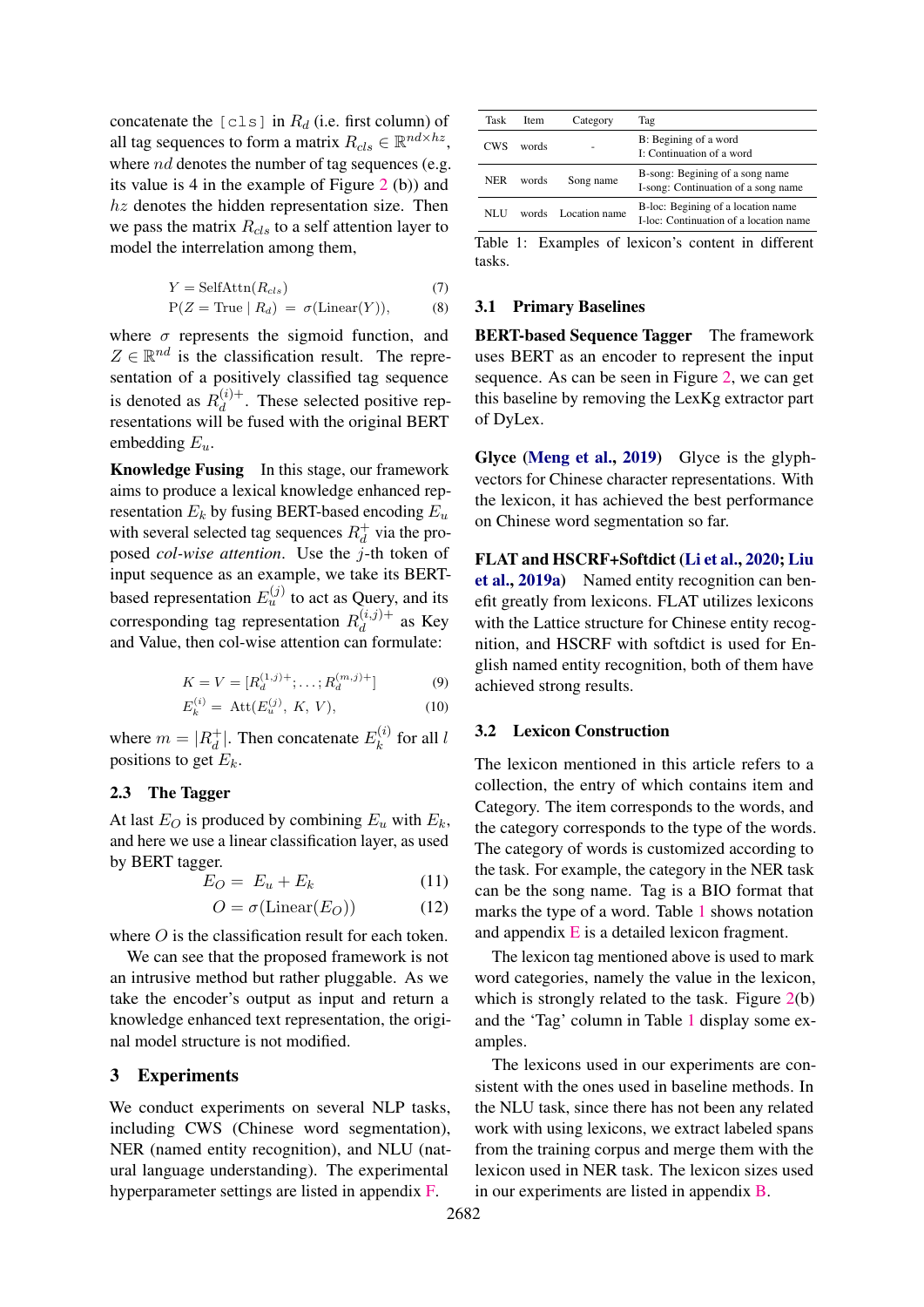<span id="page-4-0"></span>

| <b>Methods</b>                      | LEX | Weibo | <b>MSRA</b> | Resume | <b>Ontonotes</b> | AVG   |
|-------------------------------------|-----|-------|-------------|--------|------------------|-------|
| BiLSTM-CRF (Huang et al., 2015)     | Х   | 56.75 | 91.87       | 94.41  | 71.81            | 78.71 |
| TENER (Yan et al., 2019)            | Х   | 58.39 | 93.01       | 95.25  | 72.82            | 79.86 |
| BERT (Devlin et al., 2019)          | Х   | 68.20 | 94.95       | 95.53  | 80.14            | 84.70 |
| LSTM+ExSoftWord (Ma et al., 2020)   | ✓   | 56.02 | 92.38       | 95.43  | 72.40            | 79.05 |
| Lattice-LSTM (Zhang and Yang, 2018) | ✓   | 58.79 | 93.18       | 94.46  | 73.88            | 80.07 |
| LR-CNN (Gui et al., $2019a$ )       |     | 59.92 | 93.71       | 95.11  | 74.45            | 80.79 |
| FLAT+BERT+CRF (Li et al., 2020)     | ✓   | 68.55 | 96.09       | 95.86  | 81.82            | 85.58 |
| DyLex                               | J   | 71.12 | 96.49       | 95.99  | 81.48            | 86.27 |

Table 2: F1 scores of different methods on Chinese NER dataset. AVG stands for the average of each row.

<span id="page-4-3"></span>

| Methods                            | <b>LEX</b> | Conll2003 | OntoNotes5.0 | <b>AVG</b> |
|------------------------------------|------------|-----------|--------------|------------|
| BILSTM-CRF (Huang et al., 2015)    | х          | 91.03     | 86.28        | 88.65      |
| TENER (Yan et al., 2019)           |            | 91.33     | 88.43        | 89.88      |
| LSTM-CNNs (Chiu and Nichols, 2016) |            | 91.62     | 86.28        | 88.95      |
| BERT (Devlin et al., 2019)         |            | 92.40     | 89.13        | 90.76      |
| CSE (Akbik et al., 2018)           |            | 92.72     | 89.71        | 91.40      |
| SENNA (Collobert et al., 2011)     |            | 89.56     |              |            |
| <b>JERL</b> (Luo et al., 2015)     |            | 91.20     |              |            |
| ID-CNN (Strubell et al., 2017)     |            | 90.54     | 86.84        | 88.69      |
| GRN (Chen et al., 2019a)           |            | 91.44     | 87.67        | 89.55      |
| $HSCRF$ (Liu et al., 2019a)        |            | 92.75     | 89.94        | 91.34      |
| LUKE (Yamada et al., 2020)         |            | 94.30     |              |            |
| DyLex                              |            | 94.30     | 90.19        | 92.25      |

Table 3: F1 scores of different methods on English NER dataset. The setting is the same with Tabl[e2.](#page-4-0)Note that LUKE incorporate the entity information during the pre-training phase.

<span id="page-4-2"></span>

| Model                      | LEX | <b>PKU</b> | <b>CITYU</b> |
|----------------------------|-----|------------|--------------|
| Yang et al. $(2017a)$      | х   | 96.30      | 96.94        |
| Ma et al. (2018)           | х   | 96.10      | 97.23        |
| Huang et al. (2020a)       | х   | 96.60      | 97.60        |
| BERT (Devlin et al., 2019) | х   | 96.50      | 97.60        |
| Glyce (Meng et al., 2019)  |     | 96.70      | 97.90        |
| DvLex                      |     | 97.14      | 98.60        |

Table 4: F1 Score on PKU and CITYU datasets.

### 3.3 Task1: Chinese Word Segmentation

CWS aims to divide a sentence into meaningful chunks. It is a primary task for Chinese text processing. Using lexicons in CWS tasks is a commonly used operation. Brand new words and internet buzzwords emerge every day, and it is essential to add these words into lexicons for better performance.

In this work, we experiment on two popular CWS datasets, i.e., PKU and CITYU[\(Emerson,](#page-9-5) [2005\)](#page-9-5). The lexicon used in this experiment is consistent with jieba word segmentation lexicon<sup>[2](#page-4-1)</sup>, which consists of a simplified Chinese lexicon from

<span id="page-4-1"></span> $\overline{a_{\text{https://github.com/fxs/y/jieba}}}$ 

jieba and an extra traditional Chinese lexicon from Taiwan version of jieba. We converted all traditional Chinese into simplified Chinese for all lexicons and datasets.

To fairly compare our model with the SOTA models, we use the same settings on dataset split with [Meng et al.](#page-10-2) [\(2019\)](#page-10-2).

As shown in Table [4,](#page-4-2) our method outperforms all the other compared baselines. Compared with Glyce, which is a strong baseline, our method obtains improvement of 0.44% and 0.7% on PKU and CITYU respectively.

### 3.4 Task2: Named Entity Recognition

Named entity recognition is a typical sequence labeling task, and it heavily relies on external knowledge. Incorporating lexicon as external knowledge can help determine the span and type of entities. To fully verify the capability of the proposed framework in NER, we evaluate our framework on Ontonotes [\(Weischedel and Consortium,](#page-10-8) [2013\)](#page-10-8), MSRA [\(Levow,](#page-9-6) [2006\)](#page-9-6), Resume [\(Zhang and Yang,](#page-11-0) [2018\)](#page-11-0), and Weibo [\(Peng and Dredze,](#page-10-9) [2015;](#page-10-9) [He](#page-9-7) [and Sun,](#page-9-7) [2017\)](#page-9-7) for Chinese, and Conll2003 [\(Sang](#page-10-10)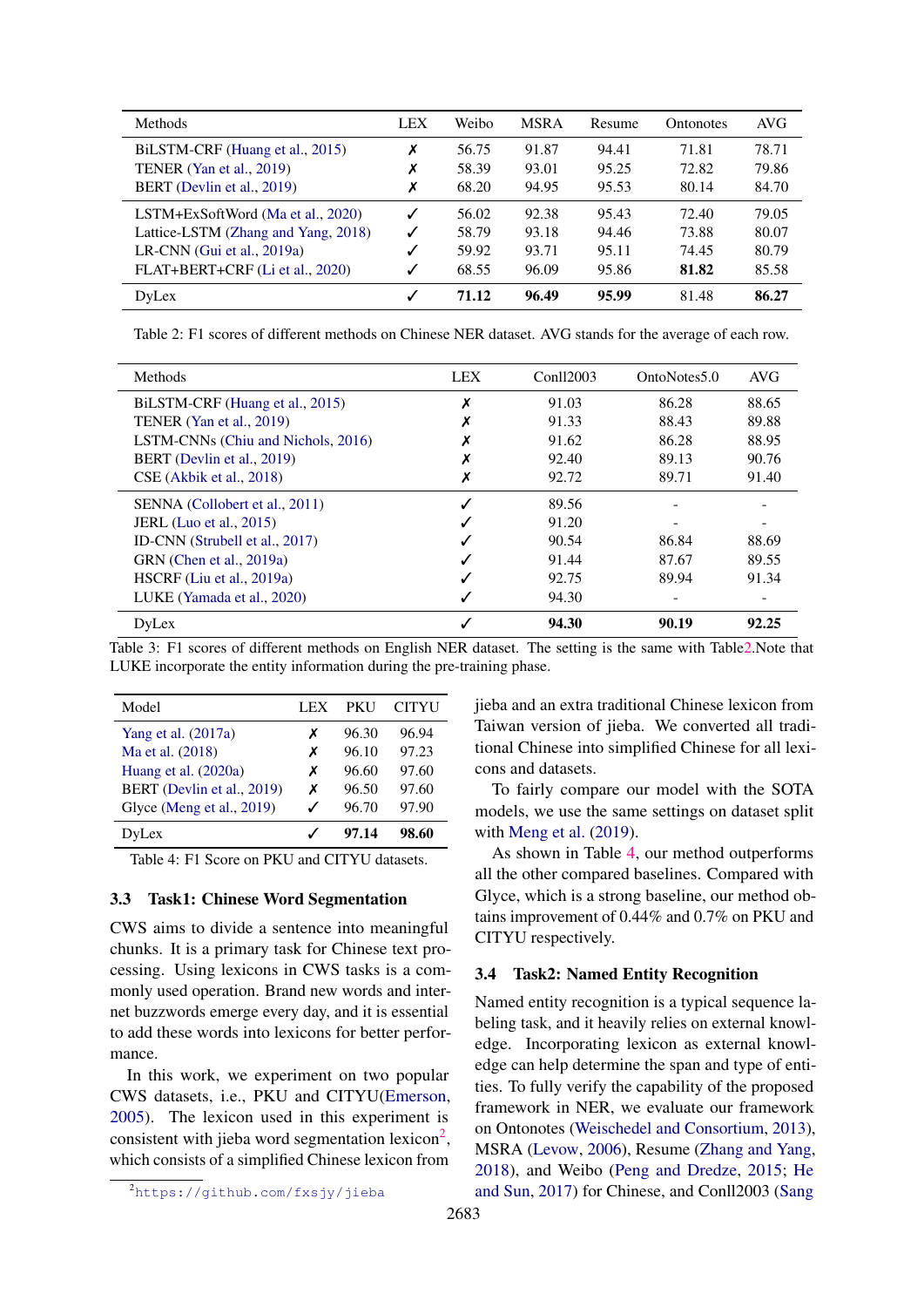<span id="page-5-1"></span>

| <b>MODELS</b> | TEST   |       | <b>SINGLE</b> |       |                   | MULTI | MEDIA  |       | <b>DISAMB</b>            |
|---------------|--------|-------|---------------|-------|-------------------|-------|--------|-------|--------------------------|
|               | intent | slot  | intent        | slot  | intent            | slot  | intent | slot  |                          |
| <b>BERT</b>   | 96.67  | 95.12 | 13.83         |       | 54.66 77.13 81.22 |       | 95.46  | 92.88 | $\overline{\phantom{a}}$ |
| DyLex         | 97.43  | 96.65 | 77.81         | 92.10 | 90.89             | 93.03 | 95.96  | 95.09 | 97.74                    |

Table 5: Performance on the industrial dataset (F1). The TEST set is divided into three parts, SINGLE, MULTI, and MEDIA. The slot in SINGLE can only correspond to one tag in lexicon, and the one in MULTI can correspond to multiple tag. The sentence in MEDIA has obvious indicator words, such as words like "play music".

<span id="page-5-2"></span>

| Models                           | <b>LEX</b> | <b>Snips</b> |      |               | <b>ATIS</b> |      |                      | AVG   |
|----------------------------------|------------|--------------|------|---------------|-------------|------|----------------------|-------|
|                                  |            | Intent       | Slot | $match_{sen}$ | Intent      | Slot | match <sub>sen</sub> |       |
| Atten-joint (Liu and Lane, 2016) | Х          | 96.7         | 87.8 | 74.1          | 91.1        | 94.2 | 78.9                 | 87.13 |
| Slot-Gated (Goo et al., 2018)    | Х          | 97.0         | 88.8 | 75.5          | 94.1        | 95.2 | 82.6                 | 88.86 |
| SF-ID (E et al., 2019)           | Х          | 97.4         | 92.2 | 80.5          | 97.7        | 95.8 | 86.7                 | 91.71 |
| Joint BERT (Chen et al., 2019b)  | х          | 98.6         | 97.0 | 92.8          | 97.5        | 96.1 | 88.2                 | 95.03 |
| $HSCRF^*$ (Liu et al., 2019a)    |            | 98.7         | 97.6 | 93.1          | 97.7        | 96.0 | 88.4                 | 95.25 |
| DyLex                            |            | 99.8         | 99.1 | 98.1          | 98.2        | 95.7 | 88.5                 | 96.52 |

Table 6: NLU performance on Snips and ATIS datasets. The metrics are intent classification accuracy, slot filling F1, and sentence-level semantic frame accuracy (%). The results marked with \* are reported from our recurrence.

[and Meulder,](#page-10-10) [2003\)](#page-10-10) and Ontonotes [\(Pradhan and](#page-10-11) [Ramshaw,](#page-10-11) [2017\)](#page-10-11) for English. The statistics of these datasets are detailed in Table [C1.](#page-13-1) The lexicon used in Chinese NER tasks is the same as [Li et al.](#page-9-0) [\(2020\)](#page-9-0), and the one in English is the same as [Liu et al.](#page-9-1) [\(2019a\)](#page-9-1).

We first evaluate our framework on the Chinese datasets, and the results are shown in Table [2.](#page-4-0) Except for the Ontonotes, our approach achieves the best results over all methods with lexicons, averagely 0.69% higher than FLAT. Compared with BERT, which is the best method without using lexicon, our approach improves even more dramatically, with 1.57% higher.

We evaluate our framework on two English datasets (i.e., Conll2003, OnotNotes5.0). The conclusion is similar to Chinese Datasets, as shown in Table [3.](#page-4-3) Comparing with the HSCRF and CSE, our method is 0.91% and 0.85% higher on average, with and without lexicon respectively. LUKE [\(Ya](#page-10-6)[mada et al.,](#page-10-6) [2020\)](#page-10-6) scores the same as our method on the conll 2003 data set, and also uses information related to entities. they achieved it through pre-training, which is orthogonal to our method.

# 3.5 Task3: Natural Language Understanding

NLU is a more challenging sequence labeling task, which aims to recognize the intent of spoken language and extract slots. As shown in Figure [1,](#page-0-1) in many practical application scenarios, one cannot tell the real intent unless the entity is provided as

prior knowledge.

We evaluate the framework on an industrial data set and two public data sets. The chinese industrial data set is a commercial dataset for mobile phone assistant. The public datasets are Snips<sup>[3](#page-5-0)</sup> and ATIS [\(Tür et al.,](#page-10-12) [2010\)](#page-10-12). The details of the three datasets are shown in appendix [D.](#page-13-2)

The overall performance of our framework on the industrial dataset is listed in Table [5.](#page-5-1) For the test set, there are 0.76% and 1.53% improvements in intent detection and slot filling, respectively. Specifically, the gain is more obvious in the SINGLE and MULTI set. The BERT can not distinguish intent between "play music" and "play video" since the model lacks the prior knowledge of whether "Love Story" is a song or a movie. In the MEDIA set, all sentences contain demonstrative words, such as "play music [xxx]" and "play video [xxx]". This type of sentence does not depend on the type of xxx. It is easy to make judgments through the demonstrative words (i.e., music and video), but there is still a 0.5% increase in intent detection, and the increment in the slot filling is even more obvious, reaching 2.21%.

The experimental results on Snips and ATIS are shown in Table [6,](#page-5-2) the setting follows previous works [\(E et al.,](#page-9-10) [2019;](#page-9-10) [Goo et al.,](#page-9-9) [2018\)](#page-9-9). It can be seen that our framework outperforms the other methods in all three metrics (except slot of

<span id="page-5-0"></span><sup>3</sup> https://github.com/snipsco/nlubenchmark/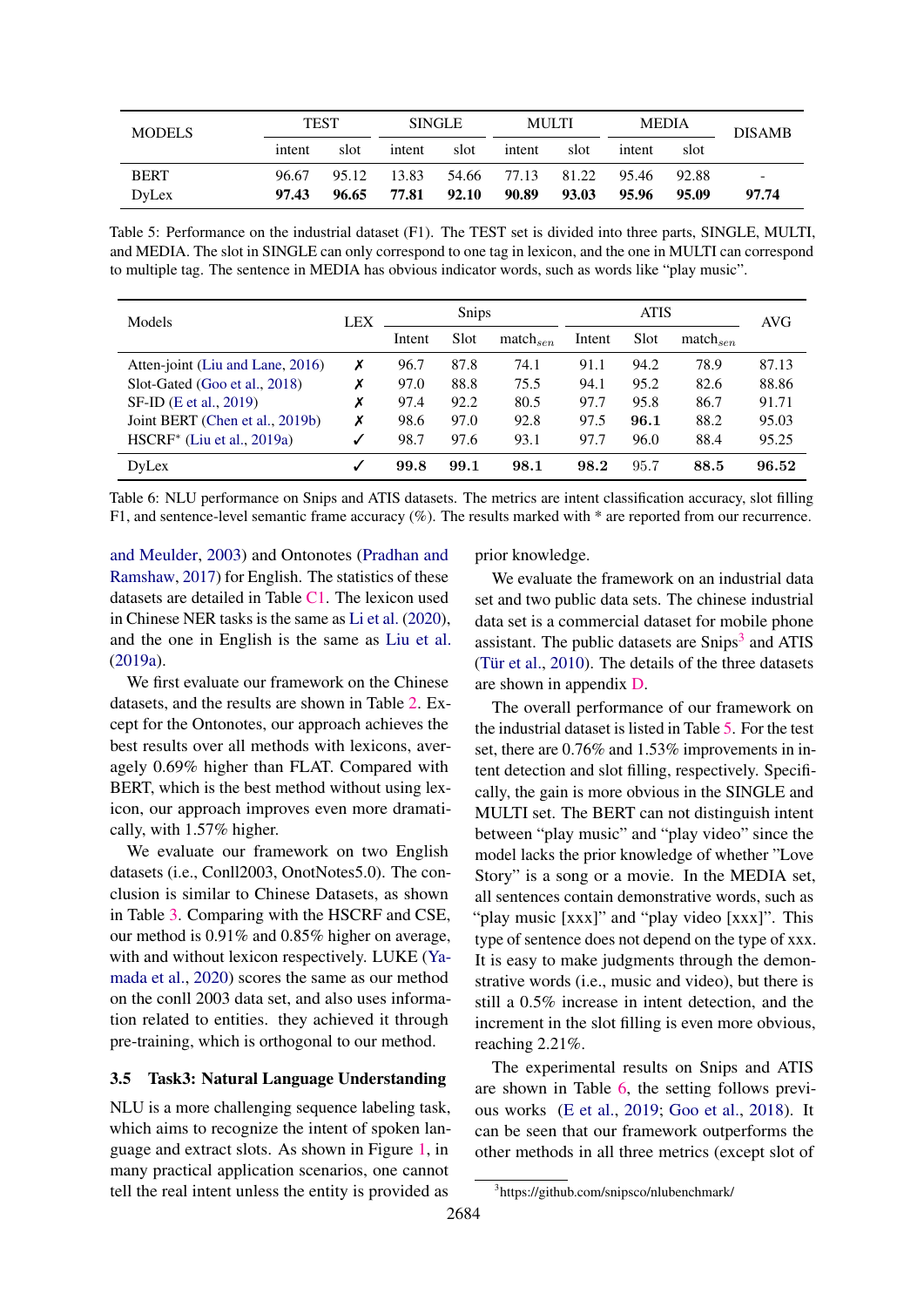<span id="page-6-0"></span>

Figure 3: (a) The Influence of matching length (the x-axis represents the matched word's length, and the y-axis represents the proportion of correct results in all matching results). (b) F1 score on top-n candidates by reverse order of match length. (top-n means fetching n the longest matching results).

ATIS): slot filling (F1), intent detection (Acc), and sentence accuracy (Acc), with 1.27% higher on average than the previous best method. For ATIS, the improvement is not as much as other methods. This is mainly because the dataset is relatively small and the slot is sparse, lexicons are underutilized.

### 4 Discussion

### 4.1 The Study of Match Length

Given an utterance, the FM(algorithm [1\)](#page-1-0) often produces numerous matching results for each position. On the one hand, we are not sure which result is correct. To retain the correct result, we should keep as many results as possible. On the other hand, most matching results are invalid, bringing a lot of matching noise and increasing computation cost. We have to make a balance between them. As shown in the Figure  $3(a)$  $3(a)$ , the longer the length is, the higher the accuracy is. Based on this observation, we should select matching results by reverse order of match length.

We also studied the number of selected results for each position in the sentence. It is more likely to keep the right matches with a larger number, but it brings more noise. From Figure [3\(](#page-6-0)b), F1 on the three data sets do not increase as the number grows. Taking efficiency into account, we generally select  $n=1$  or  $n=2$ .

#### 4.2 Effect of Dynamic Lexicon

One advantage of our proposed method is the ability to load lexicons dynamically. Instead of using the embedding of updated lexicon entries, we only use the lexicon words' category tags. Thus we can expand the scale of lexicons arbitrarily without retraining. We studied the effect of lexicon size on

<span id="page-6-1"></span>

Figure 4: The F1 of different task with different lexical size. When the size is 100%, it means using the entire lexicon in the corresponding experiment above.

performance. From Figure [4,](#page-6-1) we can see that without using a lexicon, the performance are close to the results of BERT base. With the increasing size of lexicon, the performance will also be improved.

### 4.3 Look Back on Denoising

Indistinguishable lexicon matching will bring huge noise. The quality of denoising will affect the performance of the model. From Table [7,](#page-7-0) we can see that whether it is Exp-Dict or Sp-Dict, the more precise the denoising, the more improvement will be achieved compared to BERT without using a lexicon. The Sp-Dict here is a specialized collection of domain lexicons. For example, the lexicon only contains entities of the relevant category in the NER task, and the scale is relatively small. In this case, the matching noise brought by Sp-Dict is much smaller. From the Table [7,](#page-7-0) we can observe that the accuracy of denoising in Sp-dict is better than that in Exp-dict, which directly leads to impressive improvement in the experiment. This also confirms the importance of denoising.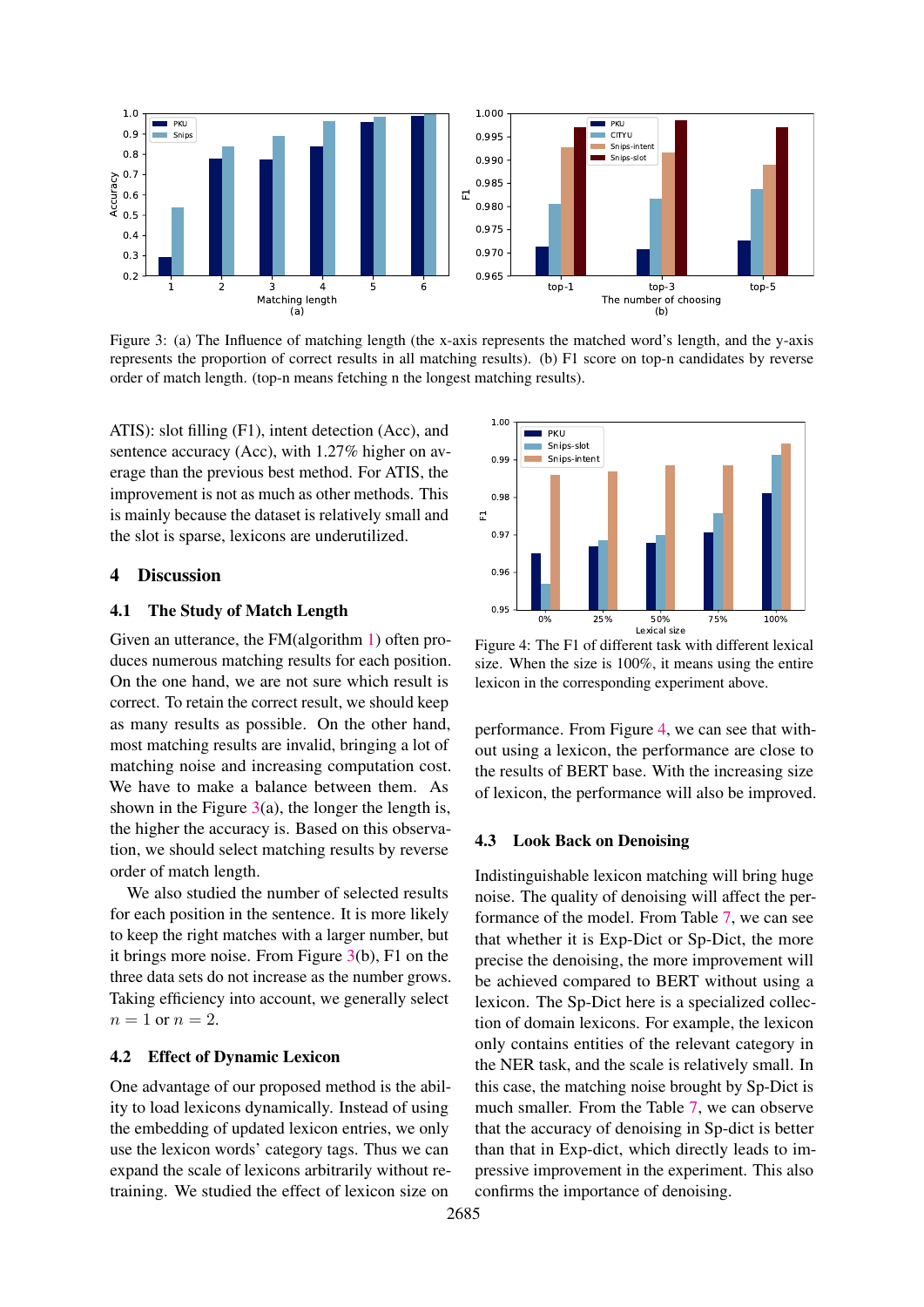<span id="page-7-0"></span>

| Task        | <b>Datasets</b>          | <b>BERT</b> |           | Exp-Dict       | Sp-Dict   |                |  |
|-------------|--------------------------|-------------|-----------|----------------|-----------|----------------|--|
|             |                          |             | Denoising | Dylex          | Denoising | Dylex          |  |
| <b>CWS</b>  | PKU                      | 96.50       | 97.90     | $97.14(+0.64)$ | 99.26     | $98.11(+1.61)$ |  |
|             | <b>CITYU</b>             | 97.60       | 97.91     | $98.06(+0.46)$ | 99.14     | $98.72(+1.12)$ |  |
|             | <b>Ontonotes</b>         | 80.14       | 97.83     | $81.48(+1.34)$ | 98.37     | $82.31(+2.17)$ |  |
| NER-Chinese | <b>MSRA</b>              | 94.65       | 98.10     | $96.40(+1.75)$ | 98.74     | $96.85(+2.20)$ |  |
|             | Resume                   | 95.53       | 97.92     | $95.99(+0.46)$ | 98.82     | $96.40(+0.87)$ |  |
|             | Weibo                    | 68.20       | 96.93     | $71.12(+2.92)$ | 97.83     | $71.53(+3.33)$ |  |
|             | Conll2003                | 92.40       | 98.66     | $94.30(+1.90)$ | 98.81     | $94.44(+2.04)$ |  |
| NER-English | Ontonotes <sub>5.0</sub> | 89.13       | 97.24     | $90.19(+1.06)$ | 98.19     | $91.40(+2.27)$ |  |

Table 7: Column BERT represents the F1 on each task, the Denoising column represents the accuracy of the denoising module, and the Dylex column is the F1 of our method and its increment versus BERT. Exp-dict is the lexicon corresponding to each experiment above, and Sp-Dict indicates specialized domain-related lexicons.

### 4.4 Fusion in Hard or Soft Way

After Denoising, the results  $R_d$  should be fused with  $E_u$  for downstream tasks. The fused methods can be soft or hard. In the soft setting, all of the  $R_d$  are weighted summed before fusing with  $E_u$ . The advantage of this is we can use gradient backpropagation to train the model. Different from the soft method,  $E_u$  in the hard method is selected according to the threshold. As shown in Table [8,](#page-7-1) the overall performance of hard fusion is better since it mainly fuses more accurate results. Besides, we also adopt Teacher Forcing [\(Williams and Zipser,](#page-10-13) [1989\)](#page-10-13) in soft/hard methods, but it does not yield promising accuracies.

<span id="page-7-1"></span>

| Methods |        | MSRA  | Resume |        |  |
|---------|--------|-------|--------|--------|--|
|         | $Exp-$ | $Sp-$ | $Exp-$ | $Exp-$ |  |
|         | Dict   | Dict  | Dict   | Dict   |  |
| Soft    | 95.26  | 95.51 | 95.13  | 94.91  |  |
| Hard    | 96.40  | 96.85 | 95.99  | 96.40  |  |

Table 8: The F1 of two selecting strategies.

### 5 Related Work

With the advance of deep learning, sequence labelling tasks, such as segmentation and NER, have achieved excellent performance. More and more methods tend to be character-based[\(Chen et al.,](#page-8-8) [2006;](#page-8-8) [Lu et al.,](#page-10-14) [2016;](#page-10-14) [Dong et al.,](#page-8-9) [2016\)](#page-8-9), especially in languages, such as Chinese, Japanese, Korean, etc., that require word segmentation. These languages do not have a natural segmentation delimiter as white space in Latin languages. Character-based input in these languages can avoid accumulation of word segmentation errors, then get better performances[\(He and Wang,](#page-9-11) [2008;](#page-9-11) [Liu et al.,](#page-10-15) [2010;](#page-10-15) [Li](#page-9-12)

[et al.,](#page-9-12) [2014\)](#page-9-12). However, the downside of the purely character-based method is that the word information is not fully exploited.

To make full use of word information, incorporating a lexicon is an effective method. Existing works on incorporating lexicon can be categorized as feature based, lattice based and graph based methods according to implementation complexity.

Feature based Feature based method is a simpler way. Some works directly use lexical information with simple matching features and the others use auxiliary tasks to leverage the lexical information. [Zhang et al.](#page-11-3) [\(2018\)](#page-11-3) builds the template first and uses the template matching lexicon to build features, which help word segmentation tasks. [Mu](#page-10-0) [et al.](#page-10-0) [\(2020\)](#page-10-0) uses a simple lexicon matching location information as features. [Li et al.](#page-9-12) [\(2014\)](#page-9-12) and [Peters et al.](#page-10-16) [\(2017\)](#page-10-16) adopt word-level language modeling objective and multi-task to use word information implicitly. [Yang et al.](#page-11-4) [\(2017b\)](#page-11-4) transfer crossdomain and cross-lingual knowledge via multi-task learning.

Lattice based Lattice based method is to use lattice structure. [Zhang and Yang](#page-11-0) [\(2018\)](#page-11-0) proposes Lattice-LSTM for incorporating word lexicons into the character-based NER model. Rather than heuristically choosing a word for the character when matching multiple words in the lexicon, they also introduce an elaborate modification to the sequence modeling layer of the LSTM-CRF model[\(Huang et al.,](#page-9-2) [2015\)](#page-9-2). Considering that the short path in the lattice structure will cause the word-based structure to degenerate into a characterbased structure, [Liu et al.](#page-9-13) [\(2019b\)](#page-9-13) propose a novel word character LSTM(WC-LSTM) model to add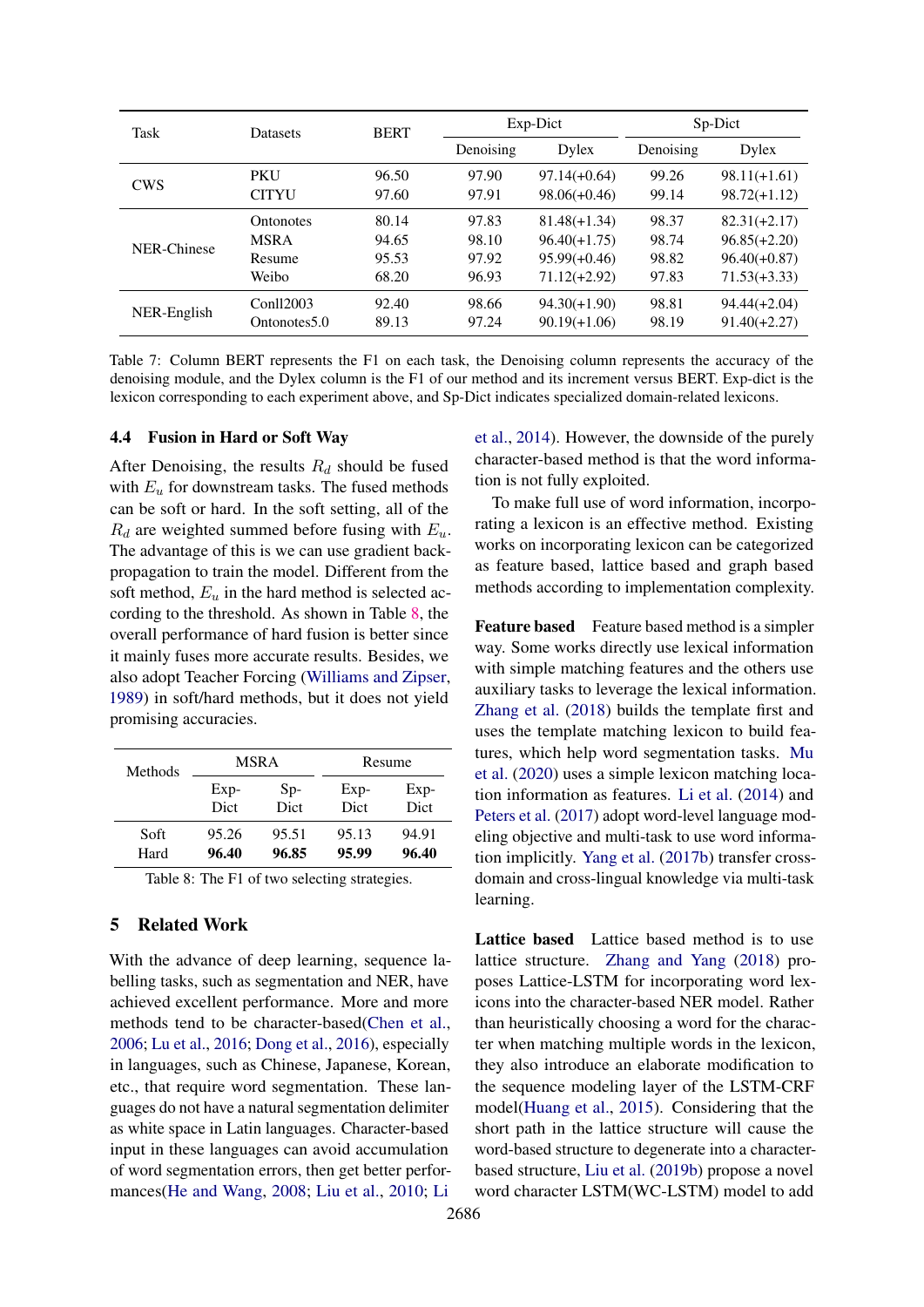word information via four strategies. Since the lattice structure is complex and dynamic, most existing lattice-based models cannot fully utilize GPUs' parallel computation and usually have a low inference-speed. [Li et al.](#page-9-0) [\(2020\)](#page-9-0) propose a Transformer-based model for Chinese NER, which converts the lattice structure into a flat structure.

Graph based Graph based method uses a directed graph structure to fuse lexiconal information. [Gui et al.](#page-9-14) [\(2019b\)](#page-9-14) uses a GNN-based method to explore multiple graph-based interactions among characters, potential words, and the whole-sentence semantics to effectively alleviate the word ambiguity. [Sui et al.](#page-10-17) [\(2019\)](#page-10-17) employ a collaborative graph network to assign both self-matched and the nearest contextual lexical terms. To automatically learn how to incorporate multiple gazetteers into a NER system, [Ding et al.](#page-8-0) [\(2019\)](#page-8-0) propose a novel approach based on graph neural networks with a multidigraph structure. The structure captures the information the gazetteers offer.

### 6 Conclusion and Future Work

In this paper, we propose DyLex, a framework incorporating dynamic lexicon to improve BERT-like models' performance in sequence labeling tasks. To alleviate the problems caused by large-scale dynamic lexicons, we introduce word-agnostic tag embeddings and a knowledge denoising module. As a result, our framework outperforms the stateof-the-art works on many sequence labeling tasks. In future, how to extend it to text classification is a challenge, since denoising corpus cannot be automatically constructed at this time.

### Acknowledgments

We thank the anonymous reviewers for their insightful comments. We also appreciate the helpful discussion with the colleagues in our team.

#### References

- <span id="page-8-4"></span>Alan Akbik, Duncan Blythe, and Roland Vollgraf. 2018. [Contextual string embeddings for sequence](https://aclanthology.org/C18-1139/) [labeling.](https://aclanthology.org/C18-1139/) In *Proceedings of the 27th International Conference on Computational Linguistics, COLING 2018, Santa Fe, New Mexico, USA, August 20-26, 2018*, pages 1638–1649. Association for Computational Linguistics.
- <span id="page-8-2"></span>Peter Brass. 2008. *Advanced data structures*, volume 193. Cambridge University Press Cambridge.
- <span id="page-8-6"></span>Hui Chen, Zijia Lin, Guiguang Ding, Jianguang Lou, Yusen Zhang, and Börje Karlsson. 2019a. [GRN:](https://doi.org/10.1609/aaai.v33i01.33016236) [gated relation network to enhance convolutional neu](https://doi.org/10.1609/aaai.v33i01.33016236)[ral network for named entity recognition.](https://doi.org/10.1609/aaai.v33i01.33016236) In *The Thirty-Third AAAI Conference on Artificial Intelligence, AAAI 2019, The Thirty-First Innovative Applications of Artificial Intelligence Conference, IAAI 2019, The Ninth AAAI Symposium on Educational Advances in Artificial Intelligence, EAAI 2019, Honolulu, Hawaii, USA, January 27 - February 1, 2019*, pages 6236–6243. AAAI Press.
- <span id="page-8-7"></span>Qian Chen, Zhu Zhuo, and Wen Wang. 2019b. [BERT](http://arxiv.org/abs/1902.10909) [for joint intent classification and slot filling.](http://arxiv.org/abs/1902.10909) *CoRR*, abs/1902.10909.
- <span id="page-8-8"></span>Wenliang Chen, Yujie Zhang, and Hitoshi Isahara. 2006. [Chinese named entity recognition with con](https://aclanthology.org/W06-0116/)[ditional random fields.](https://aclanthology.org/W06-0116/) In *Proceedings of the Fifth Workshop on Chinese Language Processing, SIGHAN@COLING/ACL 2006, Sydney, Australia, July 22-23, 2006*, pages 118–121. Association for Computational Linguistics.
- <span id="page-8-3"></span>Jason P. C. Chiu and Eric Nichols. 2016. [Named en](https://transacl.org/ojs/index.php/tacl/article/view/792)[tity recognition with bidirectional lstm-cnns.](https://transacl.org/ojs/index.php/tacl/article/view/792) *Trans. Assoc. Comput. Linguistics*, 4:357–370.
- <span id="page-8-5"></span>Ronan Collobert, Jason Weston, Léon Bottou, Michael Karlen, Koray Kavukcuoglu, and Pavel P. Kuksa. 2011. [Natural language processing \(almost\) from](http://dl.acm.org/citation.cfm?id=2078186) [scratch.](http://dl.acm.org/citation.cfm?id=2078186) *J. Mach. Learn. Res.*, 12:2493–2537.
- <span id="page-8-1"></span>Jacob Devlin, Ming-Wei Chang, Kenton Lee, and Kristina Toutanova. 2019. [BERT: pre-training of](https://doi.org/10.18653/v1/n19-1423) [deep bidirectional transformers for language under](https://doi.org/10.18653/v1/n19-1423)[standing.](https://doi.org/10.18653/v1/n19-1423) In *Proceedings of the 2019 Conference of the North American Chapter of the Association for Computational Linguistics: Human Language Technologies, NAACL-HLT 2019, Minneapolis, MN, USA, June 2-7, 2019, Volume 1 (Long and Short Papers)*, pages 4171–4186. Association for Computational Linguistics.
- <span id="page-8-0"></span>Ruixue Ding, Pengjun Xie, Xiaoyan Zhang, Wei Lu, Linlin Li, and Luo Si. 2019. [A neural multi-digraph](https://doi.org/10.18653/v1/p19-1141) [model for chinese NER with gazetteers.](https://doi.org/10.18653/v1/p19-1141) In *Proceedings of the 57th Conference of the Association for Computational Linguistics, ACL 2019, Florence, Italy, July 28- August 2, 2019, Volume 1: Long Papers*, pages 1462–1467. Association for Computational Linguistics.
- <span id="page-8-9"></span>Chuanhai Dong, Jiajun Zhang, Chengqing Zong, Masanori Hattori, and Hui Di. 2016. [Character](https://doi.org/10.1007/978-3-319-50496-4_20)[based LSTM-CRF with radical-level features for chi](https://doi.org/10.1007/978-3-319-50496-4_20)[nese named entity recognition.](https://doi.org/10.1007/978-3-319-50496-4_20) In *Natural Language Understanding and Intelligent Applications - 5th CCF Conference on Natural Language Processing and Chinese Computing, NLPCC 2016, and 24th International Conference on Computer Processing of Oriental Languages, ICCPOL 2016, Kunming, China, December 2-6, 2016, Proceedings*, volume 10102 of *Lecture Notes in Computer Science*, pages 239–250. Springer.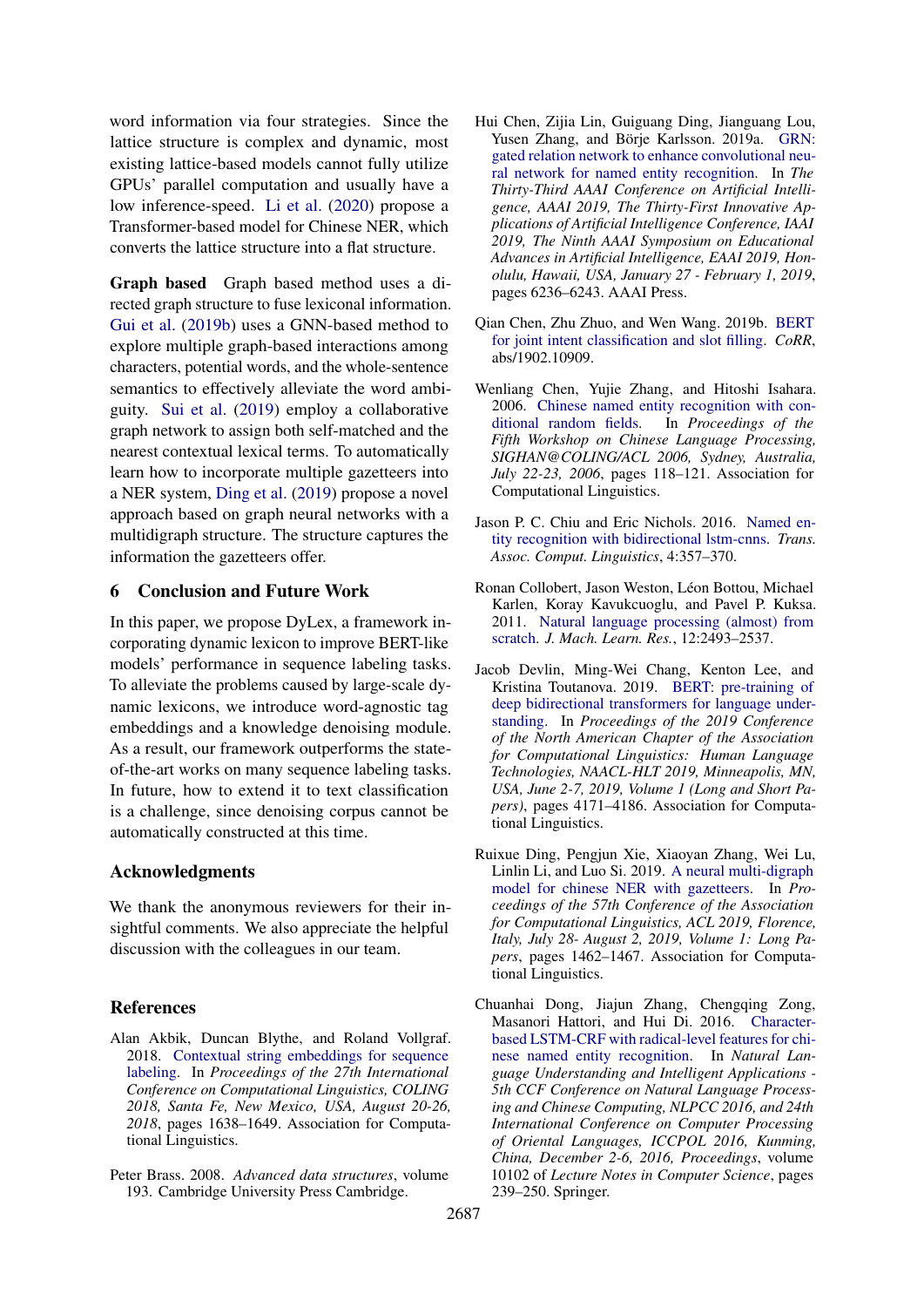- <span id="page-9-10"></span>Haihong E, Peiqing Niu, Zhongfu Chen, and Meina Song. 2019. [A novel bi-directional interrelated](https://doi.org/10.18653/v1/p19-1544) [model for joint intent detection and slot filling.](https://doi.org/10.18653/v1/p19-1544) In *Proceedings of the 57th Conference of the Association for Computational Linguistics, ACL 2019, Florence, Italy, July 28- August 2, 2019, Volume 1: Long Papers*, pages 5467–5471. Association for Computational Linguistics.
- <span id="page-9-5"></span>Thomas Emerson. 2005. [The second international chi](https://aclanthology.org/I05-3017/)[nese word segmentation bakeoff.](https://aclanthology.org/I05-3017/) In *Proceedings of the Fourth SIGHAN Workshop on Chinese Language Processing, SIGHAN@IJCNLP 2005, Jeju Island, Korea, 14-15, 2005*. ACL.
- <span id="page-9-9"></span>Chih-Wen Goo, Guang Gao, Yun-Kai Hsu, Chih-Li Huo, Tsung-Chieh Chen, Keng-Wei Hsu, and Yun-Nung Chen. 2018. [Slot-gated modeling for joint](https://doi.org/10.18653/v1/n18-2118) [slot filling and intent prediction.](https://doi.org/10.18653/v1/n18-2118) In *Proceedings of the 2018 Conference of the North American Chapter of the Association for Computational Linguistics: Human Language Technologies, NAACL-HLT, New Orleans, Louisiana, USA, June 1-6, 2018, Volume 2 (Short Papers)*, pages 753–757. Association for Computational Linguistics.
- <span id="page-9-3"></span>Tao Gui, Ruotian Ma, Qi Zhang, Lujun Zhao, Yu-Gang Jiang, and Xuanjing Huang. 2019a. [Cnn-based chi](https://doi.org/10.24963/ijcai.2019/692)[nese NER with lexicon rethinking.](https://doi.org/10.24963/ijcai.2019/692) In *Proceedings of the Twenty-Eighth International Joint Conference on Artificial Intelligence, IJCAI 2019, Macao, China, August 10-16, 2019*, pages 4982–4988. ijcai.org.
- <span id="page-9-14"></span>Tao Gui, Yicheng Zou, Qi Zhang, Minlong Peng, Jinlan Fu, Zhongyu Wei, and Xuanjing Huang. 2019b. [A lexicon-based graph neural network for chinese](https://doi.org/10.18653/v1/D19-1096) [NER.](https://doi.org/10.18653/v1/D19-1096) In *Proceedings of the 2019 Conference on Empirical Methods in Natural Language Processing and the 9th International Joint Conference on Natural Language Processing, EMNLP-IJCNLP 2019, Hong Kong, China, November 3-7, 2019*, pages 1040–1050. Association for Computational Linguistics.
- <span id="page-9-7"></span>Hangfeng He and Xu Sun. 2017. [F-score driven max](https://doi.org/10.18653/v1/e17-2113) [margin neural network for named entity recognition](https://doi.org/10.18653/v1/e17-2113) [in chinese social media.](https://doi.org/10.18653/v1/e17-2113) In *Proceedings of the 15th Conference of the European Chapter of the Association for Computational Linguistics, EACL 2017, Valencia, Spain, April 3-7, 2017, Volume 2: Short Papers*, pages 713–718. Association for Computational Linguistics.
- <span id="page-9-11"></span>Jingzhou He and Houfeng Wang. 2008. [Chinese](https://aclanthology.org/I08-4022/) [named entity recognition and word segmentation](https://aclanthology.org/I08-4022/) [based on character.](https://aclanthology.org/I08-4022/) In *Third International Joint Conference on Natural Language Processing, IJCNLP 2008, Hyderabad, India, January 7-12, 2008*, pages 128–132. The Association for Computer Linguistics.
- <span id="page-9-4"></span>Weipeng Huang, Xingyi Cheng, Kunlong Chen, Taifeng Wang, and Wei Chu. 2020a. [Towards fast](https://doi.org/10.18653/v1/2020.coling-main.186) [and accurate neural chinese word segmentation with](https://doi.org/10.18653/v1/2020.coling-main.186) [multi-criteria learning.](https://doi.org/10.18653/v1/2020.coling-main.186) In *Proceedings of the 28th*

*International Conference on Computational Linguistics, COLING 2020, Barcelona, Spain (Online), December 8-13, 2020*, pages 2062–2072. International Committee on Computational Linguistics.

- <span id="page-9-2"></span>Zhiheng Huang, Wei Xu, and Kai Yu. 2015. [Bidi](http://arxiv.org/abs/1508.01991)[rectional LSTM-CRF models for sequence tagging.](http://arxiv.org/abs/1508.01991) *CoRR*, abs/1508.01991.
- Zhiqi Huang, Fenglin Liu, and Yuexian Zou. 2020b. [Federated learning for spoken language understand](https://doi.org/10.18653/v1/2020.coling-main.310)[ing.](https://doi.org/10.18653/v1/2020.coling-main.310) In *Proceedings of the 28th International Conference on Computational Linguistics, COLING 2020, Barcelona, Spain (Online), December 8-13, 2020*, pages 3467–3478. International Committee on Computational Linguistics.
- <span id="page-9-6"></span>Gina-Anne Levow. 2006. [The third international chi](https://aclanthology.org/W06-0115/)[nese language processing bakeoff: Word segmen](https://aclanthology.org/W06-0115/)[tation and named entity recognition.](https://aclanthology.org/W06-0115/) In *Proceedings of the Fifth Workshop on Chinese Language Processing, SIGHAN@COLING/ACL 2006, Sydney, Australia, July 22-23, 2006*, pages 108–117. Association for Computational Linguistics.
- <span id="page-9-12"></span>Haibo Li, Masato Hagiwara, Qi Li, and Heng Ji. 2014. [Comparison of the impact of word segmentation on](http://www.lrec-conf.org/proceedings/lrec2014/summaries/358.html) [name tagging for chinese and japanese.](http://www.lrec-conf.org/proceedings/lrec2014/summaries/358.html) In *Proceedings of the Ninth International Conference on Language Resources and Evaluation, LREC 2014, Reykjavik, Iceland, May 26-31, 2014*, pages 2532– 2536. European Language Resources Association (ELRA).
- <span id="page-9-0"></span>Xiaonan Li, Hang Yan, Xipeng Qiu, and Xuanjing Huang. 2020. [FLAT: chinese NER using flat-lattice](https://doi.org/10.18653/v1/2020.acl-main.611) [transformer.](https://doi.org/10.18653/v1/2020.acl-main.611) In *Proceedings of the 58th Annual Meeting of the Association for Computational Linguistics, ACL 2020, Online, July 5-10, 2020*, pages 6836–6842. Association for Computational Linguistics.
- <span id="page-9-8"></span>Bing Liu and Ian R. Lane. 2016. [Attention-based recur](https://doi.org/10.21437/Interspeech.2016-1352)[rent neural network models for joint intent detection](https://doi.org/10.21437/Interspeech.2016-1352) [and slot filling.](https://doi.org/10.21437/Interspeech.2016-1352) In *Interspeech 2016, 17th Annual Conference of the International Speech Communication Association, San Francisco, CA, USA, September 8-12, 2016*, pages 685–689. ISCA.
- <span id="page-9-1"></span>Tianyu Liu, Jin-Ge Yao, and Chin-Yew Lin. 2019a. [Towards improving neural named entity recognition](https://doi.org/10.18653/v1/p19-1524) [with gazetteers.](https://doi.org/10.18653/v1/p19-1524) In *Proceedings of the 57th Conference of the Association for Computational Linguistics, ACL 2019, Florence, Italy, July 28- August 2, 2019, Volume 1: Long Papers*, pages 5301–5307. Association for Computational Linguistics.
- <span id="page-9-13"></span>Wei Liu, Tongge Xu, QingHua Xu, Jiayu Song, and Yueran Zu. 2019b. [An encoding strategy based](https://doi.org/10.18653/v1/n19-1247) [word-character LSTM for chinese NER.](https://doi.org/10.18653/v1/n19-1247) In *Proceedings of the 2019 Conference of the North American Chapter of the Association for Computational Linguistics: Human Language Technologies, NAACL-HLT 2019, Minneapolis, MN, USA, June 2-7, 2019, Volume 1 (Long and Short Papers)*, pages 2379– 2389. Association for Computational Linguistics.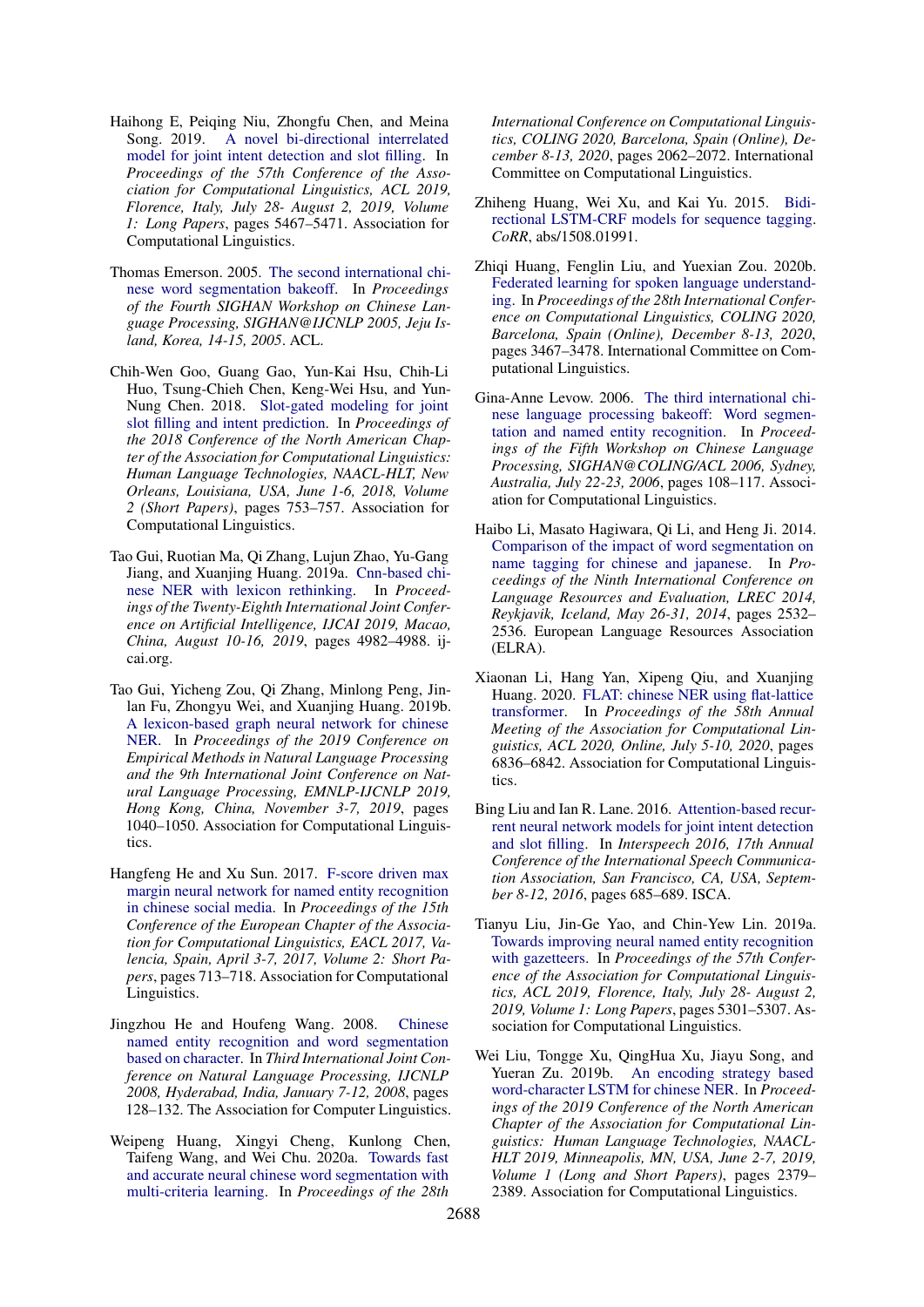- <span id="page-10-15"></span>Zhangxun Liu, Conghui Zhu, and Tiejun Zhao. 2010. [Chinese named entity recognition with a sequence](https://doi.org/10.1007/978-3-642-14932-0_78) [labeling approach: Based on characters, or based on](https://doi.org/10.1007/978-3-642-14932-0_78) [words?](https://doi.org/10.1007/978-3-642-14932-0_78) In *Advanced Intelligent Computing Theories and Applications. With Aspects of Artificial Intelligence, 6th International Conference on Intelligent Computing, ICIC 2010, Changsha, China, August 18-21, 2010. Proceedings*, volume 6216 of *Lecture Notes in Computer Science*, pages 634–640. Springer.
- <span id="page-10-14"></span>Yanan Lu, Yue Zhang, and Dong-Hong Ji. 2016. [Multi](http://www.lrec-conf.org/proceedings/lrec2016/summaries/612.html)[prototype chinese character embedding.](http://www.lrec-conf.org/proceedings/lrec2016/summaries/612.html) In *Proceedings of the Tenth International Conference on Language Resources and Evaluation LREC 2016, Portorož, Slovenia, May 23-28, 2016*. European Language Resources Association (ELRA).
- <span id="page-10-4"></span>Gang Luo, Xiaojiang Huang, Chin-Yew Lin, and Zaiqing Nie. 2015. [Joint entity recognition and disam](https://doi.org/10.18653/v1/d15-1104)[biguation.](https://doi.org/10.18653/v1/d15-1104) In *Proceedings of the 2015 Conference on Empirical Methods in Natural Language Processing, EMNLP 2015, Lisbon, Portugal, September 17- 21, 2015*, pages 879–888. The Association for Computational Linguistics.
- <span id="page-10-7"></span>Ji Ma, Kuzman Ganchev, and David Weiss. 2018. [State-of-the-art chinese word segmentation with bi](https://doi.org/10.18653/v1/d18-1529)[lstms.](https://doi.org/10.18653/v1/d18-1529) In *Proceedings of the 2018 Conference on Empirical Methods in Natural Language Processing, Brussels, Belgium, October 31 - November 4, 2018*, pages 4902–4908. Association for Computational Linguistics.
- <span id="page-10-3"></span>Ruotian Ma, Minlong Peng, Qi Zhang, Zhongyu Wei, and Xuanjing Huang. 2020. [Simplify the usage](https://doi.org/10.18653/v1/2020.acl-main.528) [of lexicon in chinese NER.](https://doi.org/10.18653/v1/2020.acl-main.528) In *Proceedings of the 58th Annual Meeting of the Association for Computational Linguistics, ACL 2020, Online, July 5-10, 2020*, pages 5951–5960. Association for Computational Linguistics.
- <span id="page-10-2"></span>Yuxian Meng, Wei Wu, Fei Wang, Xiaoya Li, Ping Nie, Fan Yin, Muyu Li, Qinghong Han, Xiaofei Sun, and Jiwei Li. 2019. Glyce: Glyph-vectors for chinese character representations. In *Advances in Neural Information Processing Systems*, pages 2746–2757.
- <span id="page-10-0"></span>Xiaofeng Mu, Wang Wei, and Xu Aiping. 2020. Incorporating token-level dictionary feature into neural model for named entity recognition. *Neurocomputing*.
- <span id="page-10-9"></span>Nanyun Peng and Mark Dredze. 2015. [Named en](https://doi.org/10.18653/v1/d15-1064)[tity recognition for chinese social media with jointly](https://doi.org/10.18653/v1/d15-1064) [trained embeddings.](https://doi.org/10.18653/v1/d15-1064) In *Proceedings of the 2015 Conference on Empirical Methods in Natural Language Processing, EMNLP 2015, Lisbon, Portugal, September 17-21, 2015*, pages 548–554. The Association for Computational Linguistics.
- <span id="page-10-16"></span>Matthew E. Peters, Waleed Ammar, Chandra Bhagavatula, and Russell Power. 2017. [Semi-supervised](https://doi.org/10.18653/v1/P17-1161) [sequence tagging with bidirectional language mod](https://doi.org/10.18653/v1/P17-1161)[els.](https://doi.org/10.18653/v1/P17-1161) In *Proceedings of the 55th Annual Meeting of*

*the Association for Computational Linguistics, ACL 2017, Vancouver, Canada, July 30 - August 4, Volume 1: Long Papers*, pages 1756–1765. Association for Computational Linguistics.

- <span id="page-10-11"></span>Sameer Pradhan and Lance Ramshaw. 2017. Ontonotes: Large scale multi-layer, multi-lingual, distributed annotation. In *Handbook of Linguistic Annotation*, pages 521–554. Springer.
- <span id="page-10-10"></span>Erik F. Tjong Kim Sang and Fien De Meulder. 2003. [Introduction to the conll-2003 shared task:](https://aclanthology.org/W03-0419/) [Language-independent named entity recognition.](https://aclanthology.org/W03-0419/) In *Proceedings of the Seventh Conference on Natural Language Learning, CoNLL 2003, Held in cooperation with HLT-NAACL 2003, Edmonton, Canada, May 31 - June 1, 2003*, pages 142–147. ACL.
- <span id="page-10-5"></span>Emma Strubell, Patrick Verga, David Belanger, and Andrew McCallum. 2017. [Fast and accurate en](https://doi.org/10.18653/v1/d17-1283)[tity recognition with iterated dilated convolutions.](https://doi.org/10.18653/v1/d17-1283) In *Proceedings of the 2017 Conference on Empirical Methods in Natural Language Processing, EMNLP 2017, Copenhagen, Denmark, September 9- 11, 2017*, pages 2670–2680. Association for Computational Linguistics.
- <span id="page-10-17"></span>Dianbo Sui, Yubo Chen, Kang Liu, Jun Zhao, and Shengping Liu. 2019. [Leverage lexical knowledge](https://doi.org/10.18653/v1/D19-1396) [for chinese named entity recognition via collabora](https://doi.org/10.18653/v1/D19-1396)[tive graph network.](https://doi.org/10.18653/v1/D19-1396) In *Proceedings of the 2019 Conference on Empirical Methods in Natural Language Processing and the 9th International Joint Conference on Natural Language Processing, EMNLP-IJCNLP 2019, Hong Kong, China, November 3-7, 2019*, pages 3828–3838. Association for Computational Linguistics.
- <span id="page-10-12"></span>Gökhan Tür, Dilek Hakkani-Tür, and Larry P. Heck. 2010. [What is left to be understood in atis?](https://doi.org/10.1109/SLT.2010.5700816) In *2010 IEEE Spoken Language Technology Workshop, SLT 2010, Berkeley, California, USA, December 12-15, 2010*, pages 19–24. IEEE.
- <span id="page-10-1"></span>Ashish Vaswani, Noam Shazeer, Niki Parmar, Jakob Uszkoreit, Llion Jones, Aidan N. Gomez, Lukasz Kaiser, and Illia Polosukhin. 2017. [Attention is all](https://proceedings.neurips.cc/paper/2017/hash/3f5ee243547dee91fbd053c1c4a845aa-Abstract.html) [you need.](https://proceedings.neurips.cc/paper/2017/hash/3f5ee243547dee91fbd053c1c4a845aa-Abstract.html) In *Advances in Neural Information Processing Systems 30: Annual Conference on Neural Information Processing Systems 2017, December 4- 9, 2017, Long Beach, CA, USA*, pages 5998–6008.
- <span id="page-10-8"></span>Ralph M Weischedel and Linguistic Data Consortium. 2013. Ontonotes release 5.0. Title from disc label.
- <span id="page-10-13"></span>Ronald J. Williams and David Zipser. 1989. [A learn](https://doi.org/10.1162/neco.1989.1.2.270)[ing algorithm for continually running fully recurrent](https://doi.org/10.1162/neco.1989.1.2.270) [neural networks.](https://doi.org/10.1162/neco.1989.1.2.270) *Neural Comput.*, 1(2):270–280.
- <span id="page-10-6"></span>Ikuya Yamada, Akari Asai, Hiroyuki Shindo, Hideaki Takeda, and Yuji Matsumoto. 2020. [LUKE: deep](https://doi.org/10.18653/v1/2020.emnlp-main.523) [contextualized entity representations with entity](https://doi.org/10.18653/v1/2020.emnlp-main.523)[aware self-attention.](https://doi.org/10.18653/v1/2020.emnlp-main.523) In *Proceedings of the 2020 Conference on Empirical Methods in Natural Language Processing, EMNLP 2020, Online, November 16-20, 2020*, pages 6442–6454. Association for Computational Linguistics.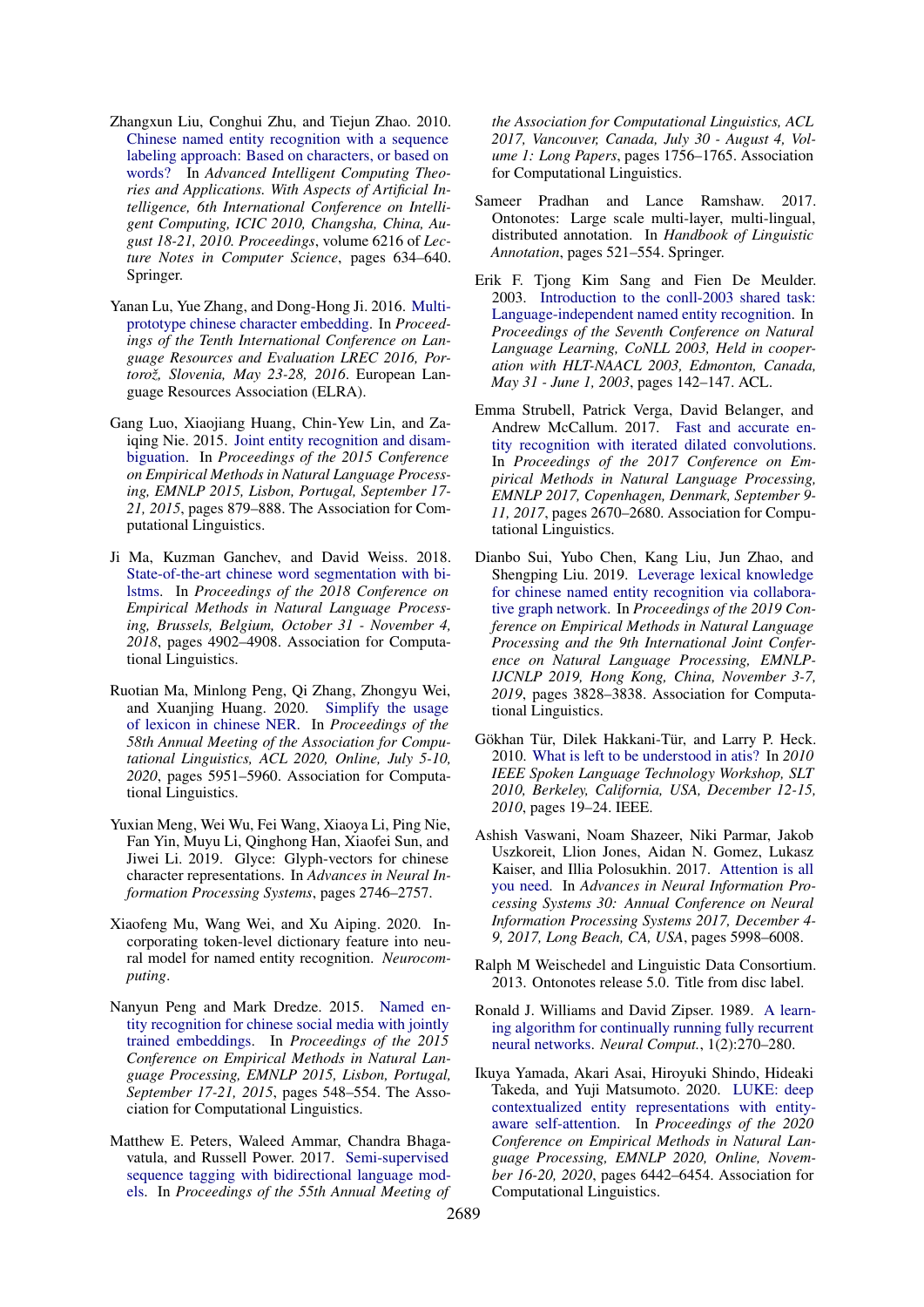- <span id="page-11-1"></span>Hang Yan, Bocao Deng, Xiaonan Li, and Xipeng Qiu. 2019. [TENER: adapting transformer encoder for](http://arxiv.org/abs/1911.04474) [named entity recognition.](http://arxiv.org/abs/1911.04474) *CoRR*, abs/1911.04474.
- <span id="page-11-2"></span>Jie Yang, Yue Zhang, and Fei Dong. 2017a. [Neural](https://doi.org/10.18653/v1/P17-1078) [word segmentation with rich pretraining.](https://doi.org/10.18653/v1/P17-1078) In *Proceedings of the 55th Annual Meeting of the Association for Computational Linguistics, ACL 2017, Vancouver, Canada, July 30 - August 4, Volume 1: Long Papers*, pages 839–849. Association for Computational Linguistics.
- <span id="page-11-4"></span>Zhilin Yang, Ruslan Salakhutdinov, and William W. Cohen. 2017b. [Transfer learning for sequence tag](https://openreview.net/forum?id=ByxpMd9lx)[ging with hierarchical recurrent networks.](https://openreview.net/forum?id=ByxpMd9lx) In *5th International Conference on Learning Representations, ICLR 2017, Toulon, France, April 24-26, 2017, Conference Track Proceedings*. OpenReview.net.
- <span id="page-11-3"></span>Qi Zhang, Xiaoyu Liu, and Jinlan Fu. 2018. [Neural net](https://www.aaai.org/ocs/index.php/AAAI/AAAI18/paper/view/16368)[works incorporating dictionaries for chinese word](https://www.aaai.org/ocs/index.php/AAAI/AAAI18/paper/view/16368) [segmentation.](https://www.aaai.org/ocs/index.php/AAAI/AAAI18/paper/view/16368) In *Proceedings of the Thirty-Second AAAI Conference on Artificial Intelligence, (AAAI-18), the 30th innovative Applications of Artificial Intelligence (IAAI-18), and the 8th AAAI Symposium on Educational Advances in Artificial Intelligence (EAAI-18), New Orleans, Louisiana, USA, February 2-7, 2018*, pages 5682–5689. AAAI Press.
- <span id="page-11-0"></span>Yue Zhang and Jie Yang. 2018. [Chinese NER using lat](https://doi.org/10.18653/v1/P18-1144)[tice LSTM.](https://doi.org/10.18653/v1/P18-1144) In *Proceedings of the 56th Annual Meeting of the Association for Computational Linguistics, ACL 2018, Melbourne, Australia, July 15-20, 2018, Volume 1: Long Papers*, pages 1554–1564. Association for Computational Linguistics.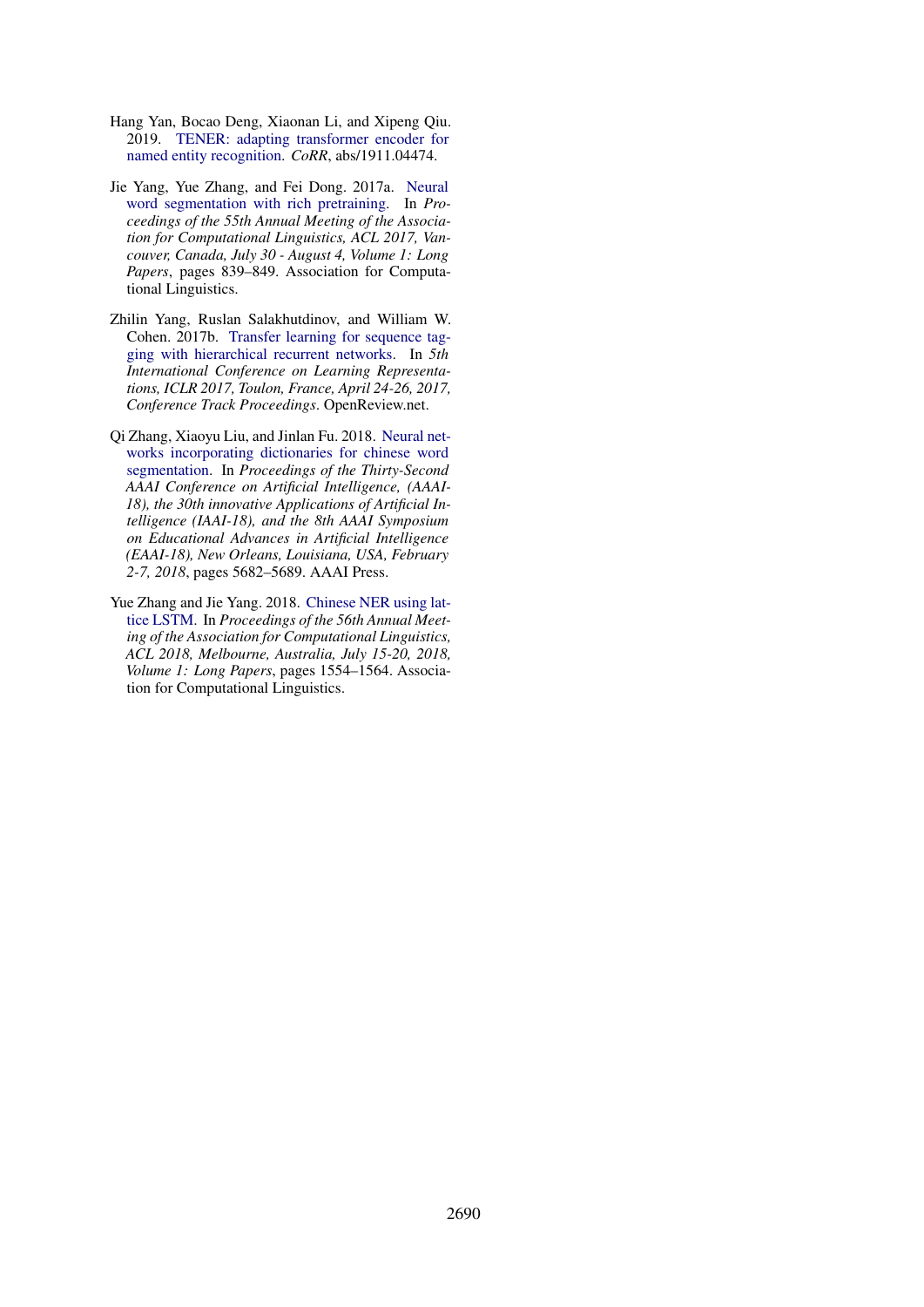| Input(1)<br>In dict             | Play<br>$\mathbf{O}$                     | this<br>track                              | <i>is</i><br>track                    | colour<br>track                | by<br>$\mathbf O$  | panda<br>artist                         | Bear.<br>artist       |                  |                                   |                            |                      |                  |
|---------------------------------|------------------------------------------|--------------------------------------------|---------------------------------------|--------------------------------|--------------------|-----------------------------------------|-----------------------|------------------|-----------------------------------|----------------------------|----------------------|------------------|
| <b>Baseline</b>                 | $\mathbf{O}$                             | album                                      | album                                 | album                          | $\mathbf{O}$       | artist                                  | artist                |                  |                                   |                            |                      |                  |
| DyLex                           | $\mathbf{O}$                             | track                                      | track                                 | track                          | $\mathbf{O}$       | artist                                  | artist                |                  |                                   |                            |                      |                  |
| Input(2)                        | Use                                      | netflix                                    | to                                    | bizzy<br>play                  | bone               | kiss                                    |                       | me               | good-night                        |                            | Serge-ant            | major            |
| In dict                         | $\mathbf O$                              | service                                    | $\mathbf{O}$                          | artist<br>$\mathbf O$          | artist             | track                                   |                       | track            | track                             |                            | track                | track            |
| <b>Baseline</b>                 | $\mathbf{O}$                             | service                                    | $\mathbf{O}$                          | track<br>$\mathbf 0$           | track              | track                                   |                       | track            | track                             |                            | track                | track            |
| DyLex                           | $\mathbf{o}$                             | service                                    | $\mathbf 0$                           | artist<br>$\mathbf 0$          | artist             | track                                   |                       | track            | track                             |                            | track                | track            |
| Input(3)<br>In dict             | Ι<br>want<br>$\mathbf{o}$<br>$\mathbf O$ | to<br>$\mathbf{O}$                         | add<br>hind<br>entity<br>$\mathbf{o}$ | etin<br>entity                 | to<br>$\mathbf{o}$ | my<br>owner                             | la<br>plst            | mejor<br>plst    | musica<br>plst                    | dance<br>plst              | 2017<br>plst         | playlist<br>plst |
| <b>Baseline</b>                 | $\mathbf{o}$<br>$\mathbf{O}$             | $\mathbf{o}$                               | artist<br>$\mathbf{o}$                | artist                         | $\mathbf{O}$       | owner                                   | plst                  | plst             | plst                              | plst                       | plst                 | plst             |
| DyLex                           | $\mathbf{o}$<br>$\mathbf{O}$             | $\mathbf{o}$                               | artist<br>$\mathbf{O}$                | artist                         | $\mathbf{O}$       | owner                                   | plst                  | plst             | plst                              | plst                       | plst                 | plst             |
| Input(4)                        | what                                     | the<br>is                                  | weather                               | like                           | in                 | north                                   |                       | salt             | lake                              | and                        | afghanistan          |                  |
| In dict                         | $\mathbf O$                              | $\mathbf O$<br>O                           | $\mathbf O$                           | $\mathbf{O}$                   | $\mathbf{O}$       | city                                    |                       | city             | city                              | $\mathbf O$                | country              |                  |
| <b>Baseline</b>                 | $\mathbf O$                              | $\Omega$<br>$\mathbf 0$                    | $\mathbf O$                           | $\mathbf O$                    | $\mathbf{o}$       | country                                 |                       | country          | country                           | $\mathbf O$                | country              |                  |
| DyLex                           | $\Omega$                                 | $\mathbf O$<br>$\mathbf{o}$                | $\mathbf{O}$                          | $\mathbf O$                    | $\mathbf{o}$       | city                                    |                       | city             | city                              | $\mathbf{o}$               | country              |                  |
| Input(5)<br>In dict             | I<br>$\mathbf{o}$                        | want<br>to<br>$\mathbf{O}$<br>$\mathbf{o}$ | book<br>$\mathbf O$                   | cafe<br>a<br>$\mathbf{o}$      | res_type           | for<br>3<br>$\mathbf{o}$<br>$\mathbf 0$ | in<br>$\mathbf{O}$    | fargo<br>city    |                                   |                            |                      |                  |
| <b>Baseline</b>                 | $\mathbf{o}$                             | $\mathbf{O}$<br>$\mathbf O$                | $\mathbf{o}$                          | $\mathbf{o}$                   | res_type           | $\mathbf{o}$<br>$\mathbf{O}$            | $\mathbf{O}$          | country          |                                   |                            |                      |                  |
| DyLex                           | $\mathbf{o}$                             | $\mathbf{O}$<br>$\mathbf O$                | $\mathbf{o}$                          | $\mathbf{o}$                   | res_type           | $\mathbf{O}$<br>$\mathbf{O}$            | $\mathbf{O}$          | city             |                                   |                            |                      |                  |
| Input(6)                        |                                          | the                                        |                                       | noise                          | theology           |                                         |                       |                  |                                   |                            |                      |                  |
| In dict                         | play                                     | object                                     | new<br>object                         | object                         | object             |                                         | ep<br>object          |                  | intent                            |                            |                      |                  |
| <b>Baseline</b>                 | $\mathbf{O}$<br>$\mathbf{O}$             | plst                                       | plst                                  | plst                           | plst               |                                         | plst                  |                  | PlayMusic                         |                            |                      |                  |
| DyLex                           | $\mathbf{O}$                             | object                                     | object                                | object                         | object             |                                         | object                |                  | SearchCreativeWork                |                            |                      |                  |
| Input(7)                        | Find                                     | a                                          | man                                   | needs                          | a                  | maid                                    |                       | Bear.            |                                   |                            |                      |                  |
| In dict                         | $\mathbf{O}$                             | object                                     | object                                | object                         | object             | object                                  |                       | object           |                                   | Intent                     |                      |                  |
| <b>Baseline</b>                 | $\mathbf{O}$                             | movie                                      | movie                                 | $\mathbf O$                    | movie              | movie                                   |                       | movie            |                                   |                            | SearchScreeningEvent |                  |
| DyLex                           | $\mathbf{o}$                             | object                                     | object                                | object                         | object             | object                                  |                       | object           |                                   |                            | SearchCreativeWork   |                  |
|                                 |                                          |                                            |                                       |                                |                    |                                         |                       |                  |                                   |                            |                      |                  |
| Input(8)                        | 播                                        | 放<br>林                                     | 星                                     | 辰                              | 的                  | 音                                       | 乐                     |                  | 盒                                 | Intent                     |                      |                  |
| In dict                         | $\mathbf 0$                              | artist<br>$\mathbf O$                      | artist                                | artist                         | $\mathbf 0$        | track                                   |                       |                  | track                             |                            |                      |                  |
| <b>Baseline</b>                 | $\mathbf{O}$                             |                                            |                                       |                                |                    |                                         | track                 |                  |                                   |                            |                      |                  |
|                                 |                                          | artist<br>$\Omega$                         | artist                                | track                          | track              | track                                   | track                 |                  | track                             | PlayMusic                  |                      |                  |
| DyLex                           | $\mathbf{O}$                             | artist<br>$\mathbf O$                      | artist                                | artist                         | $\mathbf O$        | track                                   | track                 |                  | track                             | PlayMusic                  |                      |                  |
| Input(9)                        | 播                                        | 林<br>放                                     | 星                                     | 辰                              | 的                  | 音                                       | 乐                     |                  | 盒                                 |                            |                      |                  |
| In dict                         | $\mathbf O$                              | track<br>$\mathbf O$                       | track                                 | track                          | track              | track                                   | track                 |                  | track                             | Intent                     |                      |                  |
| <b>Baseline</b>                 | $\mathbf{O}$                             | artist<br>$\mathbf{O}$                     | artist                                | track                          | track              | track                                   | track                 |                  | track                             | PlayMusic                  |                      |                  |
| DyLex                           | $\mathbf{o}$                             | track<br>$\mathbf{o}$                      | track                                 | track                          | track              | track                                   | track                 |                  | track                             | PlayMusic                  |                      |                  |
| Input(10)                       | 外                                        | 政<br>国                                     | 发                                     | 表<br>新                         | 年                  | 贺<br>词                                  |                       | 满<br>怀           | 信<br>心                            | 应                          | 对                    | 挑<br>战           |
| In dict                         | $\bf{B}$                                 | $\overline{B}$<br>$\bf{I}$                 | 要I<br>$\, {\bf B}$                    | $\bf{B}$<br>I                  | $\mathbf I$        | $\overline{B}$<br>$\mathbf I$           |                       | $\mathbf I$<br>B | I<br>Ι                            | $\overline{B}$             | I                    | B<br>$\bf{I}$    |
| <b>Baseline</b>                 | $\bf{B}$                                 | I<br>B                                     | I<br>B                                | B<br>Ι                         | I                  | $\bf{B}$                                | I                     | B<br>I           | I<br>Ι                            | $\overline{B}$             | B                    | $\mathbf I$<br>B |
| DyLex                           | B                                        | I<br>$\bf{B}$                              | I<br>$\bf{B}$                         | I<br>B                         | I                  | B                                       | I                     | I<br>B           | I<br>I                            | B                          | I                    | I<br>B           |
| Input(11)                       | 环                                        | 中<br>南                                     | 国                                     | 自<br>海                         | 行                  | 车<br>赛                                  | 落                     | 幕                | 澳<br>门                            |                            |                      |                  |
| In dict                         | $\bf{B}$                                 | B<br>Ι                                     | $\bf{l}$                              | $\bf{B}$<br>I                  | $\mathbf I$        | I<br>I                                  | B                     | I                | $\bf{B}$<br>I                     |                            |                      |                  |
| <b>Baseline</b>                 | B                                        | $\overline{B}$<br>$\overline{B}$           | I                                     | $\bf{B}$<br>I                  | $\mathbf I$        | I<br>Ι                                  | B                     | $\mathbf I$      | $\bf I$<br>$\bf{B}$               |                            |                      |                  |
| <b>DyLex</b>                    | B                                        | B<br>I                                     | I                                     | I<br>$\mathbf B$               | I                  | I<br>I                                  | $\mathbf B$           | I                | I<br>$\mathbf B$                  |                            |                      |                  |
|                                 |                                          | 起                                          |                                       |                                | 园                  | 的<br>内                                  | 重                     |                  |                                   | 责                          | 任<br>事               | 故                |
| Input(12)<br>In dict            | 这<br>B                                   | 发<br>$\bf{B}$<br>$\bf{B}$                  | 生<br>$\mathbf I$                      | 校<br>在<br>B<br>$\bf{B}$        | $\mathbf I$        | $\bf{B}$<br>B                           | $\bf{B}$              | 大<br>$\mathbf I$ | 全<br>安<br>$\bf{B}$<br>$\mathbf I$ | $\overline{B}$             | T<br>T               | L                |
| <b>Baseline</b><br><b>DyLex</b> | B<br>B                                   | B<br>B<br>B<br>$\bf{B}$                    | I<br>I                                | $\bf{B}$<br>B<br>B<br>$\bf{B}$ | I<br>I             | $\bf{B}$<br>B<br>B<br>B                 | B<br>$\boldsymbol{B}$ | I<br>I           | B<br>I<br>$\bf{B}$<br>I           | $\overline{B}$<br>$\bf{B}$ | I<br>B<br>I          | Ι<br>I           |

As showed in above, we randomly select some examples of inconsistent predictions before and after adding the lexicons, example [1-5] is from NER, example [6-9] is from NLU, and example [10-12] is from CWS . Each example contains the input sentence, the related matching result, the baseline prediction, and DyLex prediction. Highlighted parts indicate inconsistent results. We make some interesting observations.

CASE I Different type of entities can be placed under a same context. For example [1], "play" can be followed by TRACK or ALBUM (play [XX]). Model would be confused of whether XX is a TRACK or a ALBUM. In this case lexicons can provide enough type information to acquire a correct result.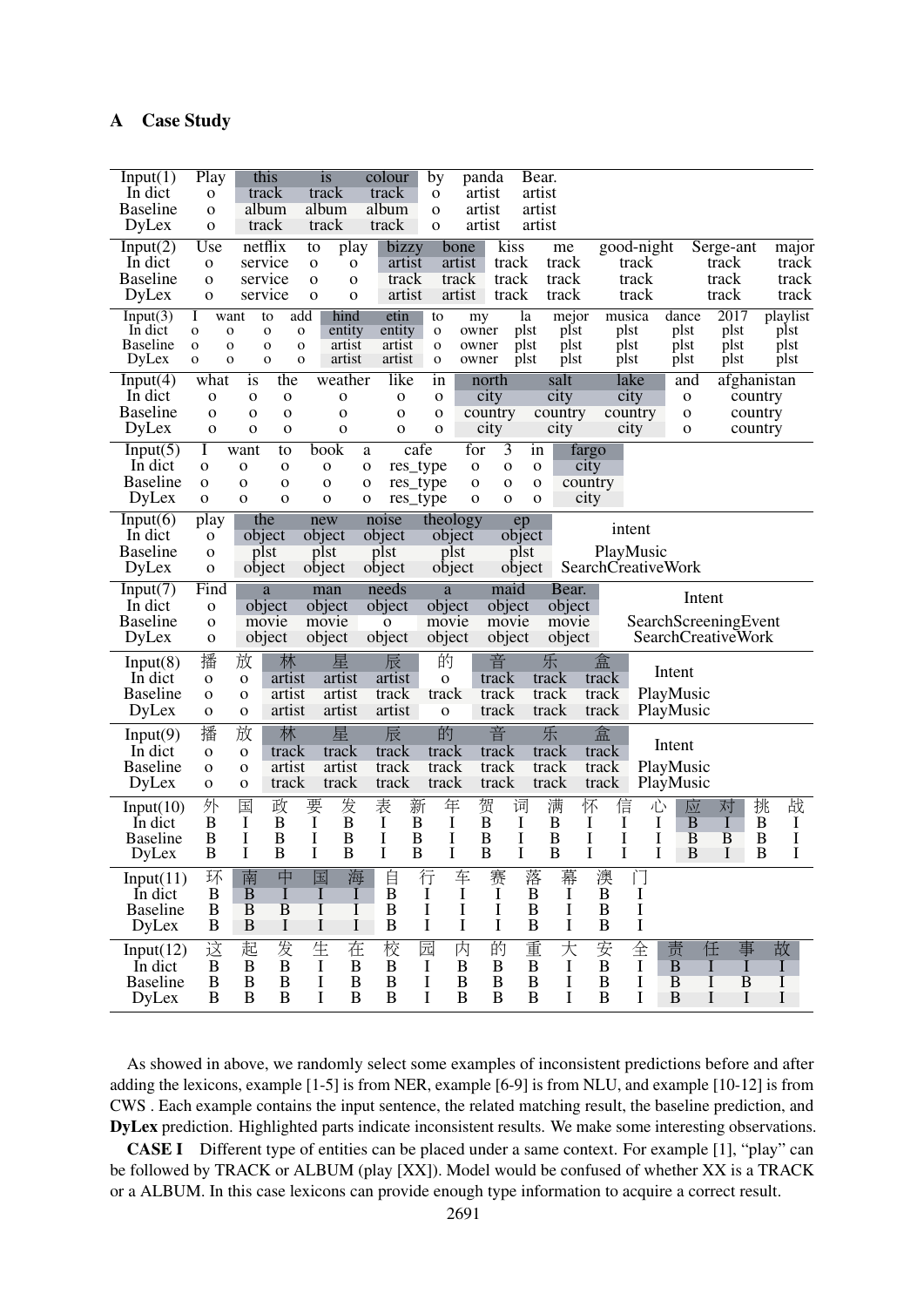**CASE II** Chinese word segmentation granularity is flexible according to the context. "南中国 海(South China Sea)" can be segmented into "南(South)" and "中国海(China Sea)", or it can be regarded as a single word [11]. At this point, an external lexicon will be benefit for controlling the granularity.

CASE III It happens that the word combination in slot have different interpretations, usually when the length of a slot is too long. That may cause the discontinuity of slot extraction. For example, we can see an improper O is inserted in the baseline prediction [7]. By incorporating lexicons, the boundary information can enhance the integrity of slot extraction.

CASE IV Dylex can adapt its prediction to updating lexicons. As example[8-9] illustrated, given different lexicon entries, our framework can understand what "林星辰的音乐盒" is, then dynamicly provide correct slot.

| Task          | Datasets              | Exp-Dict | Sp-Dict |
|---------------|-----------------------|----------|---------|
| <b>CWS</b>    | <b>PKU</b>            | 570K     | 57.7K   |
|               | <b>CITYU</b>          | 579K     | 70.5K   |
| <b>NER-CN</b> | <b>Ontonotes</b>      | 97.2K    | 68.6K   |
|               | <b>MSRA</b>           | 98.1K    | 80.5K   |
|               | Resume                | 97.9K    | 68.9K   |
|               | Weibo                 | 96.9K    | 62.9K   |
| <b>NER-EN</b> | Conll2003             | 1.3M     | 33K     |
|               | Ontonotes 5.0         | 1.3M     | 47K     |
| <b>NLU</b>    | <b>ATIS</b>           | 1.3K     | 1.3K    |
|               | Snips                 | 12K      | 12K     |
|               | <b>Industrial NLU</b> | 16M      | 16M     |

# <span id="page-13-0"></span>B Lexicon size uesd in different experiment

Table B1: Lexicon size(number of term) uesd in different experiment

# <span id="page-13-1"></span>C Overiew of NER dataset

|                       | Ontones |        |       |       |                          | MSRA Resume Weibo Conll2003 OntoNotes5.0 |
|-----------------------|---------|--------|-------|-------|--------------------------|------------------------------------------|
| train                 | 15,470  | 46,675 | 3,821 | 1.350 | 14.987                   | 115,812                                  |
| $char_{avg}$          | 36.92   | 45.87  | 32.15 | 54.37 | $\overline{\phantom{0}}$ | -                                        |
| $word_{avg}$          | 17.59   | 22.38  | 24.99 | 21.49 | 13.5                     | 9.40                                     |
| entity <sub>avq</sub> | 1.15    | 1.58   | 3.48  | 1.42  | 1.56                     | 0.71                                     |

Table C1: Overiew of NER dataset

# <span id="page-13-2"></span>D Overiew of NLU dataset

| Type       | Dataset              | Train           | Dev        | Test       | Intents | <b>Slots</b> |
|------------|----------------------|-----------------|------------|------------|---------|--------------|
| Industrial | $\sim$               | 80,000          | 30,000     | 30,000     | 500     | 400          |
| Public     | Snips<br><b>ATIS</b> | 13,084<br>4.478 | 700<br>500 | 700<br>893 | 21      | 72<br>120    |

2692 Table D1: The stastics of NLU datasets.